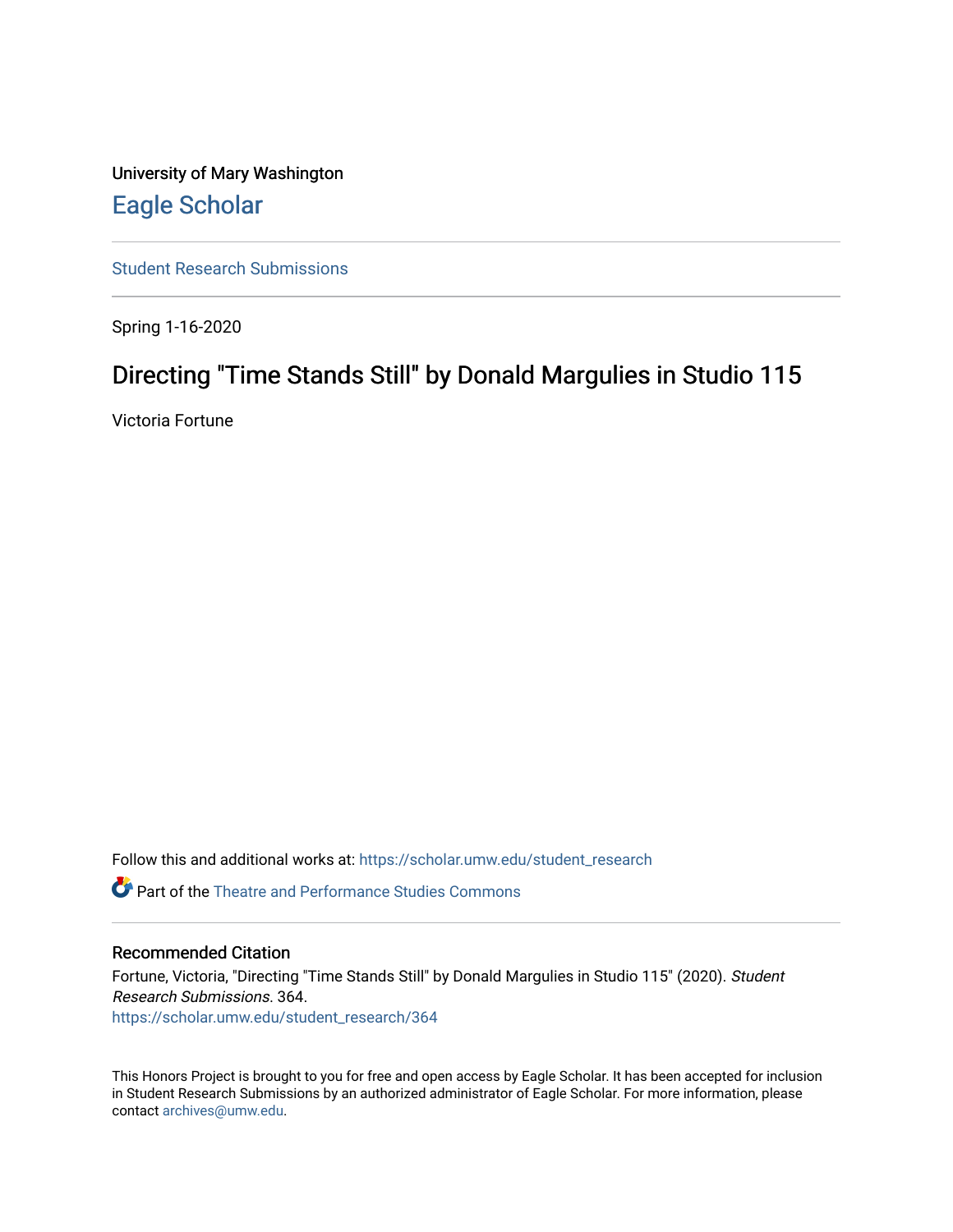# *Time Stands Still*

**Director's Journal**

Victoria Fortune

Submitted in Partial Fulfillment of THEA 482

*University of Mary Washington*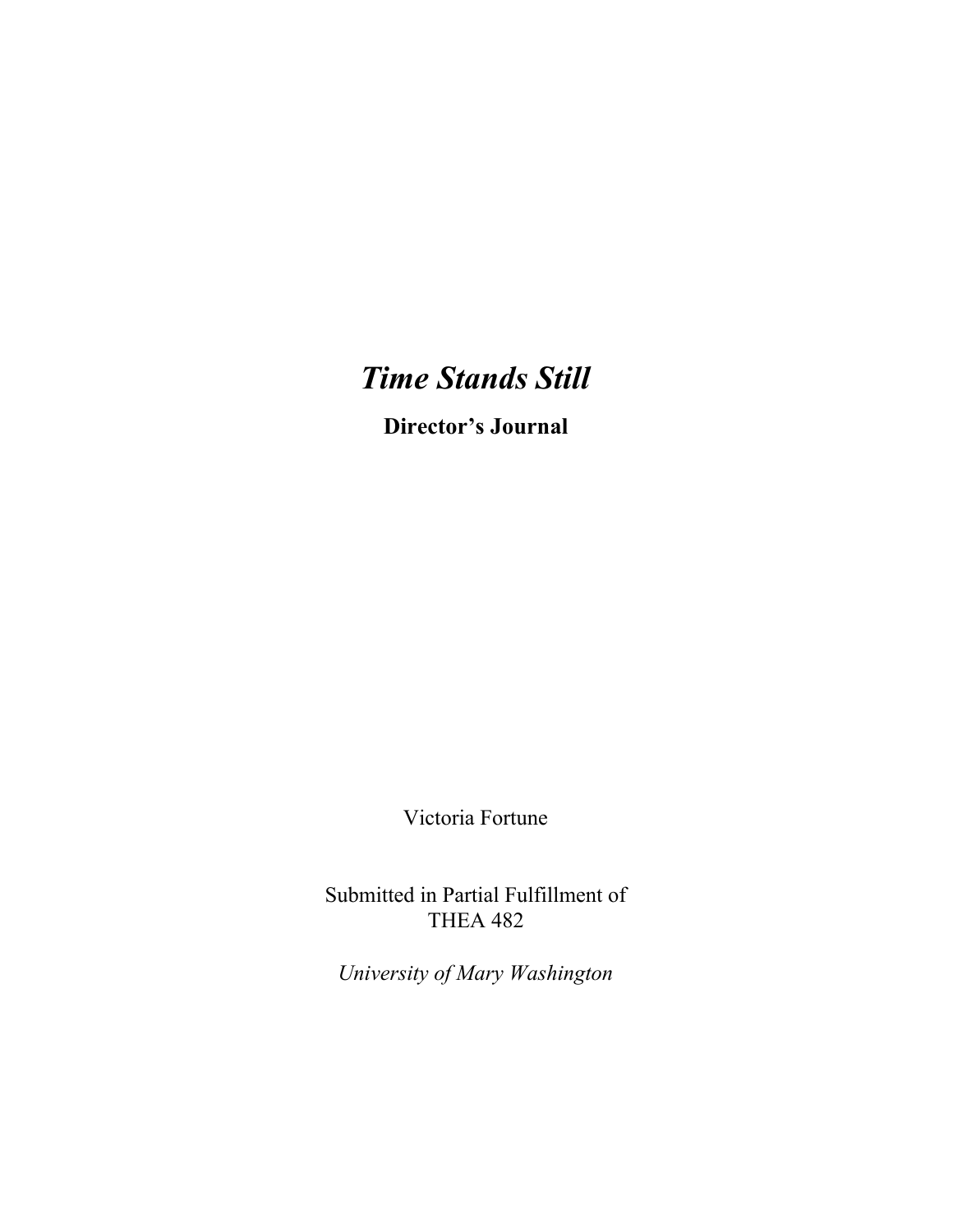# **Table of Contents**

| I.  |           |  | 2              |
|-----|-----------|--|----------------|
| II. |           |  | 3              |
|     |           |  | 3              |
|     |           |  | 3              |
|     |           |  | 3              |
| Ш.  |           |  | 6              |
|     |           |  | 6              |
|     |           |  | 6              |
|     |           |  | $\overline{7}$ |
|     |           |  | 12             |
| IV. |           |  | 13             |
|     |           |  | -13            |
|     |           |  | 13             |
|     |           |  | 14             |
| V.  |           |  | 19             |
|     |           |  | 19             |
|     |           |  | 20             |
| VI. | Research. |  | 22             |
|     |           |  | 22             |
|     |           |  | 22             |
|     |           |  | 24             |
|     |           |  | 25             |
|     |           |  | 29             |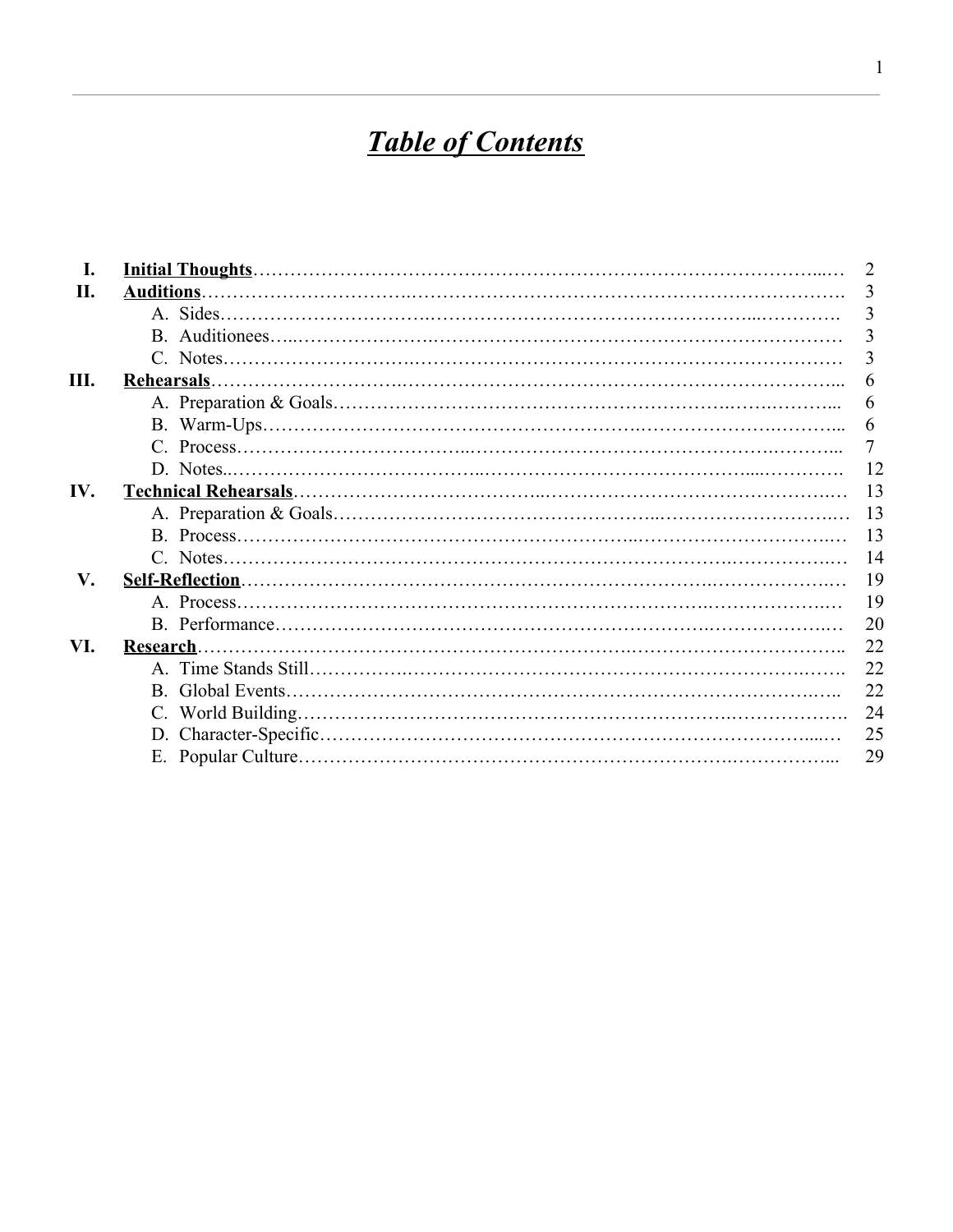## *I. Initial Thoughts*

I had selected *Time Stands Still* because I was attracted to the emotional depths presented within the piece. Uncovering the heart of the story of Sarah and James is one that will take a lot of emotional analysis and understanding, as Margulies offers many layers to these characters and the relationship between them. My worries going into this process are mostly technical ones, such as the acquisition of the multitude of props, the execution of the set and what the piece requires, and making sure that the blocking is specific, effective, and fluid. With the furniture and/or playing spaces required for the text to make sense and provide dynamic blocking, I worry that there will not be sufficient space in Studio. This will require the scenic designer and I to take a more creative approach and determine what base furniture pieces are absolutely necessary.

The pregnancy belly, shrapnel scarring, and medical equipment (crutches, sling, etc.) also present challenges. We could purchase a pregnancy pillow, or make one ourselves. The important thing is that we can get it on in time and that it does not look unnatural on the actor while wearing it. The shrapnel scarring is something that we can take our time with. Shrapnel will cause swelling in the surrounding area of where it lodged itself, and causes the skin to feel like stiff rubber. If there is a lot of shrapnel left in the skin by doctors, there will often be little black dots where you can see the remaining metal, and the skin will be lumpy where the shards are. Shrapnel scars can either appear as various abrasions on the affected area that are a dark pink, getting darker in color the less fresh the wound is, or larger, more swollen and cracked abrasions that appear to separate the face into puzzle pieces of sorts. I think it'd translate better to the audience the scarring if we go with the former look, as it would distort the actor's face less and we'd be able to make up the actor's face and body with greater ease. The medical equipment shouldn't be too hard as Studio 115 has some things we need, but the actor's mobility will be limited. Due to the fact that there will be limited space in Studio already and it'd be difficult to obtain a knee immobilizer (or something similar) or an arm sling, I think I will go forward with having the actor just be on crutches in the first act with some soft cast on her leg.

I feel excited to begin the rehearsal process and dive in to all that this piece has to offer. My goals are to improve my ability to communicate with my actors, become more observant regarding the whole picture, and feel more confident in my current skills as a director. Previously, the closer we got to the production, the more tired I got when I was presented with problems and the quicker I wanted them to be solved and finished, and so I would sacrifice a level of quality or detail for an easy solution. I will strive to remain patient so that no element of the show is compromised. Another challenge ahead of me is the timing any other shows that have had the slot wherein they rehearse one semester and perform the next has never had a full run-through until returning from winter break, and some of them did not have a full run at all before performing. I want to ensure that this not only happens but that the actors and myself feel totally prepared before we leave for break. Overall, though, I feel as though I am ready to face these challenges.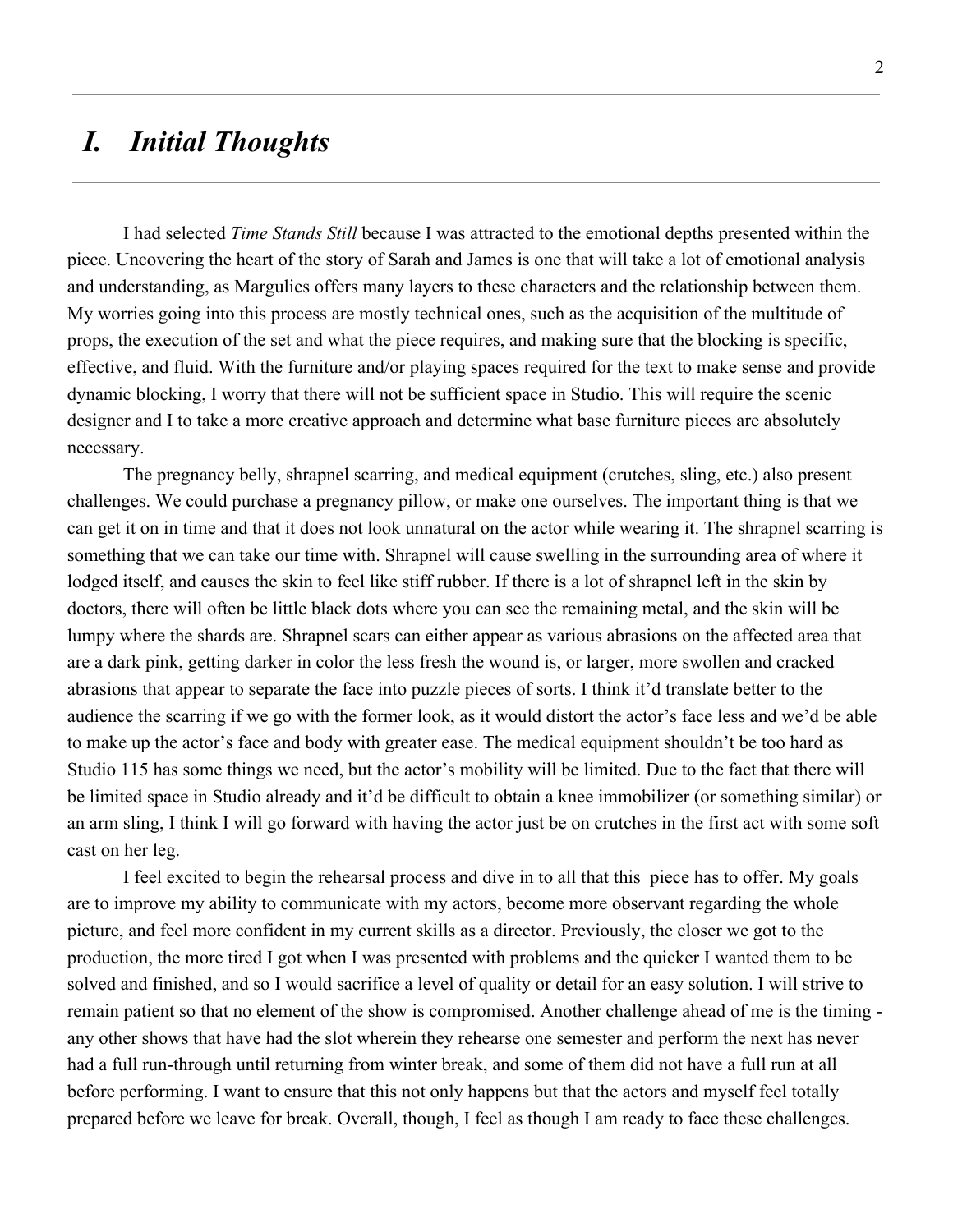# *II. Auditions*

### **A. Sides<sup>1</sup>**

- ➢ *Sarah + James 1*
- ➢ *Sarah + James 2*
- ➢ *Mandy + Sarah*
- ➢ *Richard 1*
- ➢ *Richard 2*
- **B. Auditionees** (**Bolded** were cast)
	- $\triangleright$  Mina Sollars
	- ➢ **William Pineda**
	- ➢ **Hollis Cobb**
	- $\triangleright$  Gus Grohmann
	- $\triangleright$  Megan Dinneen
	- $\triangleright$  Sea Coady
	- ➢ Shannon Hardy
	- ➢ Diana Bloom
	- ➢ **Genesis Simmons**
	- ➢ Allie Stanich
	- ➢ **Jess Elkins**
	- $\triangleright$  Nia Blondell
- **C. Notes** (Letters next to a person's name represents the character they played when reading.  $J = James$ ,
	- $S =$  Sarah,  $R =$  Richard,  $M =$  Mandy)
		- $\triangleright$  <u>Mina + William S+J 1</u>
			- Serious take on the scene from both
			- William typical hands
			- William used acting blocks
			- Mina quiet got better as scene progressed
			- $\blacksquare$  Mina young w/ honest eye contact
		- ➢ *Hollis (J), Gus (R), + Mina (S) R1*
			- Hollis reacting & listening earnestly
			- Mina repeating same emotion
			- $\Box$  Gus good choices w/ vocals
			- Gus expressive face but rigid legs
			- Mina breathy words
		- ➢ *Gus (J), William (R), + Mina (M) R2*

<sup>1</sup> **(**Copies of sides are provided in folder behind the Director's Journal)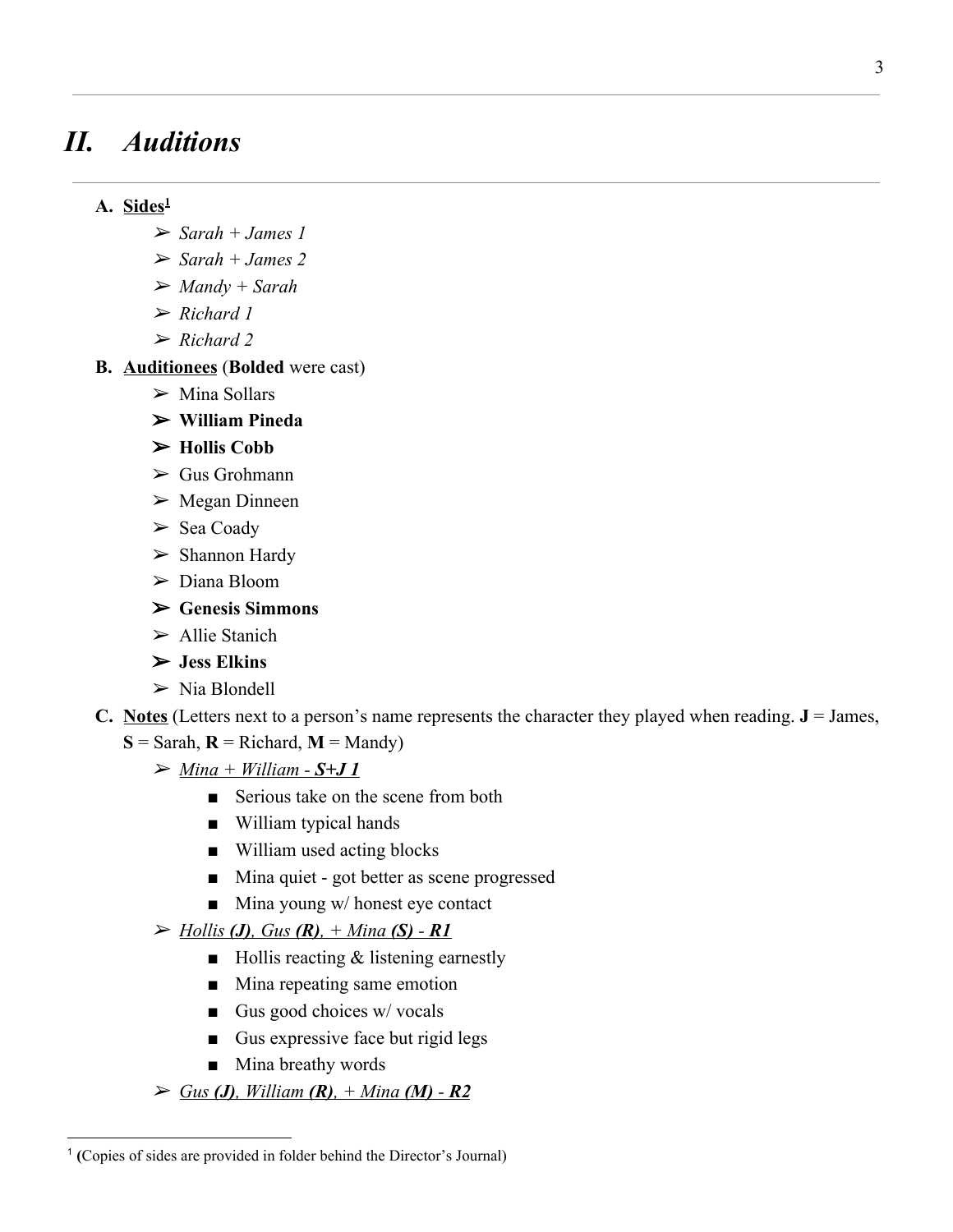- Gus same vocal choices as when he was Richard
- William fighting for right
- Gus pauses between words
- William bringing energy
- Mina so bright

#### $\triangleright$  <u>Mina + Hollis - S+J 1</u>

- Mina more expressive
- Hollis not so serious good
- Mina rigid stance
- Hollis shifty feet
- Hollis easy presence
- $\triangleright$  <u>Megan + Gus S+J 2</u>
	- Megan taking time- thoughtful
	- Gus relaxed posture but awkward arm movements
	- Megan good consonants
	- $\blacksquare$  Megan fair + gradual build

#### ➢ *Hollis (J), William (R), + Mina - R 2*

- William gets the easy humor
- Mina more choices
- Hollis plays young

#### $\triangleright$  <u>Sean  $(S)$  + Shannon  $(M)$  - M+S</u>

- Sean reactive
- Shannon minimal eye contact
- Sean body language
- Shannon plays too old for M
- $\triangleright$  *Shannon* + *Hollis S***+J1** 
	- Shannon intense eyes
	- Shannon played "buddies" line
	- Shannon plays sarcasm well
	- Hollis more energized
- $\triangleright$  <u>Sean + Hollis S+J 2</u>
	- Hollis gestures
	- Good give  $+$  take
	- Hollis can be worked with
- $\triangleright$  <u>Sean (M)</u> + Shannon **(S)** M+S
	- Sean different body language
	- Shannon no inner monologue
- ➢ *Allie (M) + Nia (S) M+S*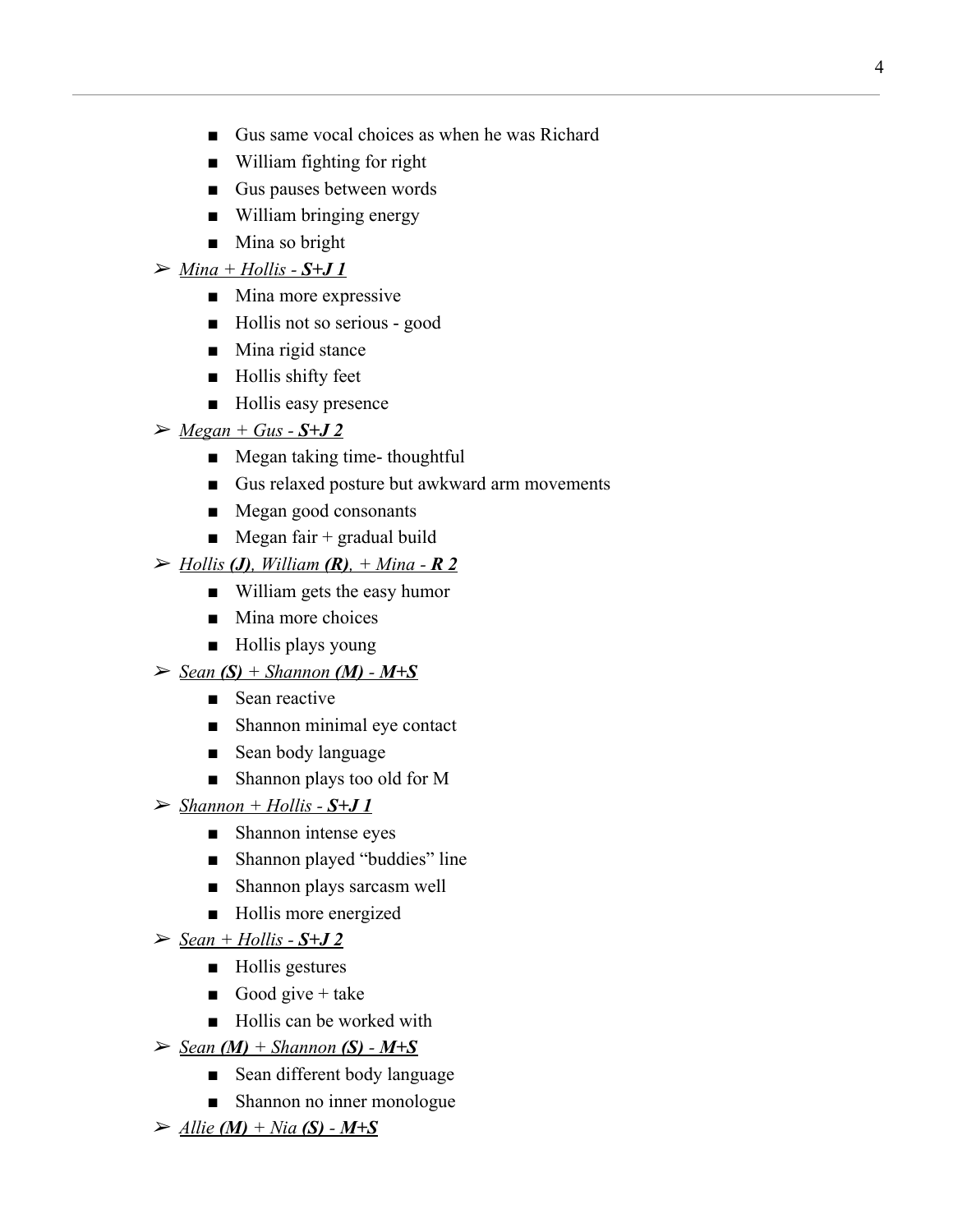- Allie perky
- Allie anxious movements
- Allie cute spirit
- $\triangleright$  <u>*Allie* (S) + Nia (M) M+S</u>
	- Allie nice voice
	- Allie not playing the humor
- $\triangleright$  *<u>Diana (M)</u>* + *Genesis* (S) *M*+S
	- $\blacksquare$  Diana making choices + fighting for right
	- Genesis listening
	- Diana swallowing consonants
	- Genesis young
	- Genesis choices following script
- $\triangleright$  *<u>Diana (S) + Genesis (M) M+S</u>* 
	- Diana fighting for right
	- Both speaking quickly
	- Genesis attentive
- $\triangleright$  *Nia* (*M*) + Genesis (*S*) *M*+*S* 
	- $\blacksquare$  Nia wide & expressive eyes
	- Nia taking time
	- Nia lovely structure
- $\triangleright$  *Nia* (S) + Diana (M) M+S
	- Nia formal
- ➢ *Jess (M) (read w/ stage manager) M+S*
	- Jess invested
	- Jess energetic
	- $\blacksquare$  Jess active thoughts & reactions
- ➢ *Jess (read w/ stage manager) S+J 1*
	- Jess lovely inner monologue
- ➢ *Jess (read w/ stage manager) S+J 2*
	- Perfect dry humor
	- Trying new things physically every time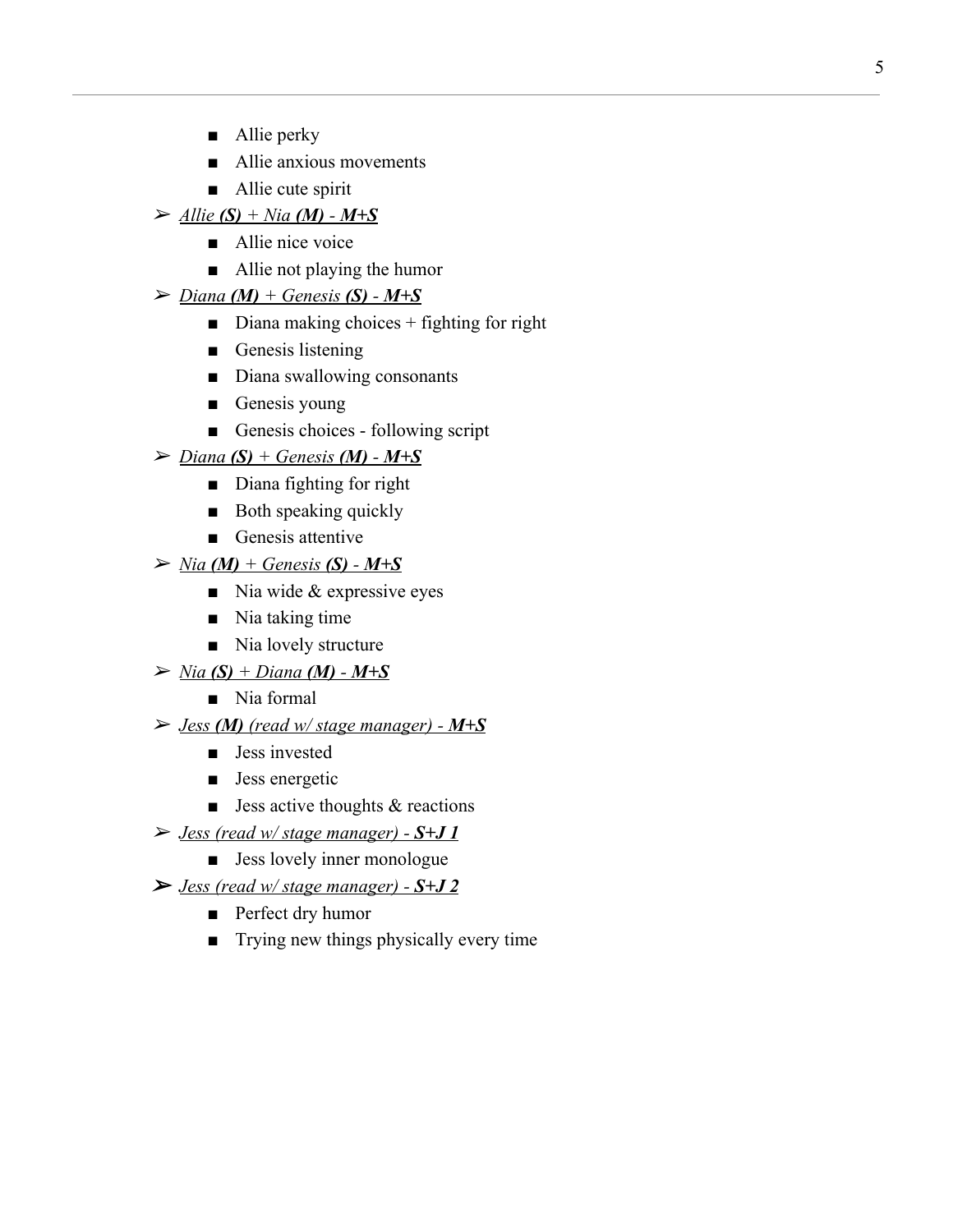# *III. Rehearsals*

### **A. Preparation & Goals**

- $\triangleright$  Prior to rehearsals, I knew that I wanted to spend time building comfortable connections between the actors as the show consisted of a pair of couples, and three of the people had known each other for many years. I had looked up team-building exercises and compiled a list of ones I wanted to try, as well as ideas of my own, to use to further the relationships between the actors.
- $\triangleright$  It was also important for me to ensure the comfort of the actors of Sarah and James when we worked the end of Act 1 Scene 3, in which the characters make out and begin to have sex. I knew I didn't want it to go anywhere far, so I would just have to focus on the choreography of intimate kissing. I did not have any experience in this other than having two actors share one kiss in the first scene I'd ever directed, so I looked up various techniques to employ to ensure the comfort of the actors as we went through this process. In addition to these techniques, I researched and set guidelines for blocking the intimacy.
	- *7 Breath Connection Exercise* Actors put palms together & share 7 deep breaths together, then hold hands & share 7 deep breaths, then touch foreheads & share 7 deep breaths.
	- *● 5 Things* To build familiarity, actors tell each other five things about themselves. This can be facts about them, things that happened that day, or things that they often think about.
	- *● Connected Breath* Actor A sit with their back against Actor B's chest, Actor B wraps arms around Actor A, Actor A rests their arms on Actor B's, and both actors rest their heads on the other's shoulders. They sit like this and share full breaths.
	- *● Guidelines*
		- ◆ Clarify boundaries
		- ◆ Determine safe word
		- ◆ Start at a slow pace
		- ◆ Practice individual parts before combining them
		- ◆ Maintain open & clear communication
- **B. Warm-Ups** (Warm-Ups with an \* are ones we most commonly used)
	- $\geq 1$  like to start my rehearsals with group warm-ups as a means of transitioning into the right headspace for rehearsal, bonding with the cast, and skill building for scenes. Most of them are improv-based, but there are a couple that are simple warm-ups. I will alternate warm-ups, but I have a few that I routinely do. I've found that these warm-ups will make the cast more comfortable with each other and myself and often put them in a better mood for rehearsals, which helps to make the environment much more inviting and easy. It also helps to get some silliness out and build energy for rehearsals, and makes for an easier transition than just jumping right into rehearsals. I use improv-based games as I find that they best help to teach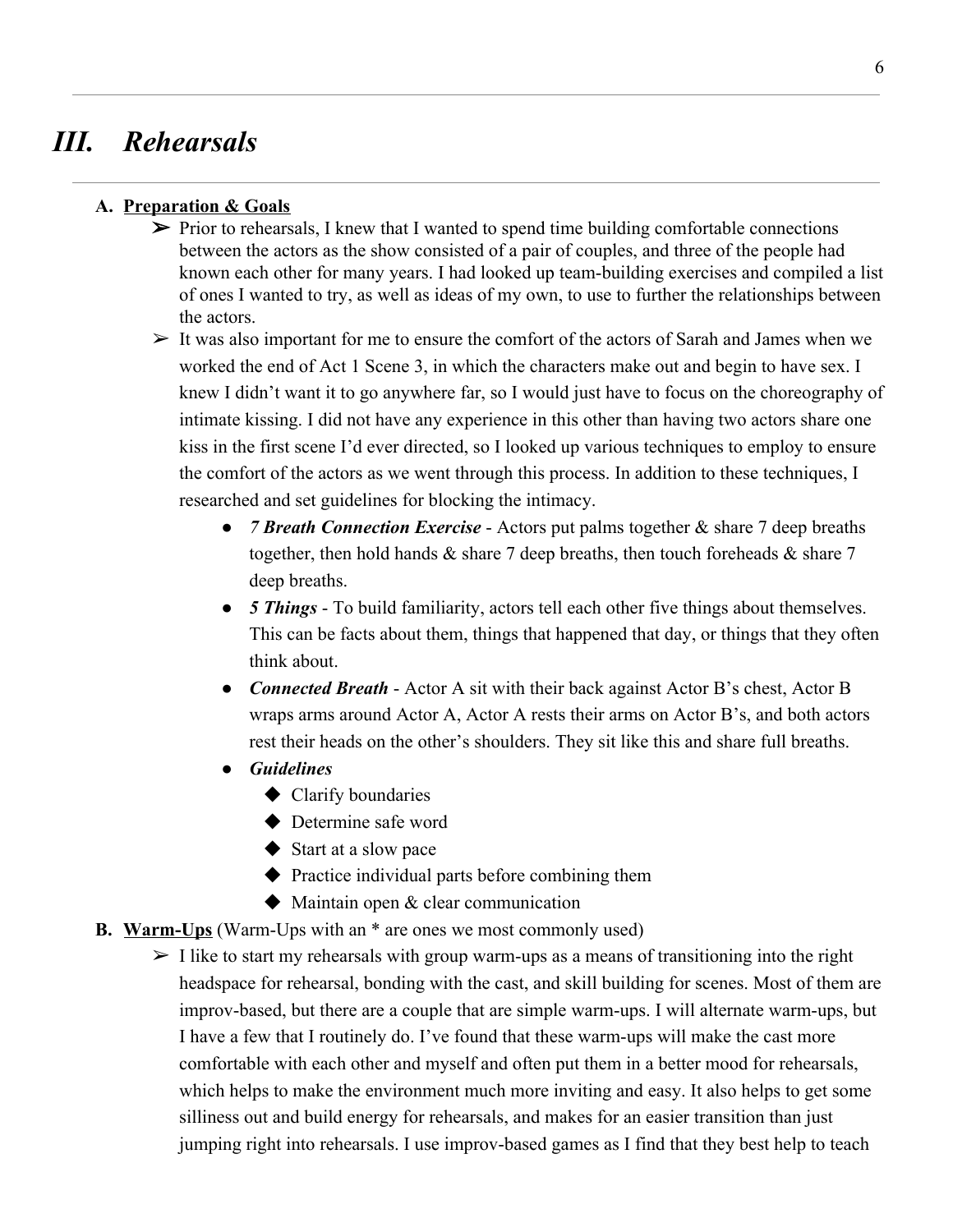and hone skills including: listening, quick-thinking, focus on multiple things, active thought, control of energy, eye contact, and giving to your partner.

- *● Improv-Based Games*
	- $\circ$  Big Booty\*
	- $\diamond$  8 Things\*
	- ⬥ Beasty Boys
	- ⬥ Zip Zap Zop\*
	- $\Diamond$  Energy Build-Up
- *● Warm-Ups*
	- ⬥ Peel Banana\*
	- ⬥ Banana, Prune
	- ◇ Count Breathing
	- $\Diamond$  Play the Alphabet

### **C. Process**

- ➢ *Monday, Oct. 21*
	- *●* **7:30 pm 9 pm** (Jess Elkins, Hollis Cobb) *DuPont 211*
		- ◆ Bonding Exercises
			- *■ I had set up an obstacle course that the pair had to lead each other through blindfolded. Very high success in establishing connection and familiarity.*
			- *■ I had Hollis and Jess do Connected Breath and share 5 Things about themselves while in this position. Any rehearsal that was just Jess and Hollis or William and Genesis, I had the couple do this before doing scene work.*
		- ◆ Read Scene 1.1
- ➢ *Tuesday, Oct. 22*
	- **9 pm 10 pm** (Jess Elkins, Genesis Simmons) *DuPont 310*
		- ◆ Read Scene 1.2
- ➢ *Wednesday, Oct. 23*
	- *●* **9 pm 10 pm** (Jess Elkins, Hollis Cobb) *DuPont 310*
		- ◆ Block Scene 1.1
- ➢ *Saturday, Oct. 26*
	- *●* **9 am 12 pm** (Genesis Simmons, Hollis Cobb, William Pineda, Jess Elkins) *DuPont 313*
		- ⬥ Bonding Exercises
			- *■ For this rehearsal, I had set up a scavenger hunt across campus for each couple to solve. Each clue had a puzzle piece with a clue to another piece, and at the end the two groups had to combine all of their*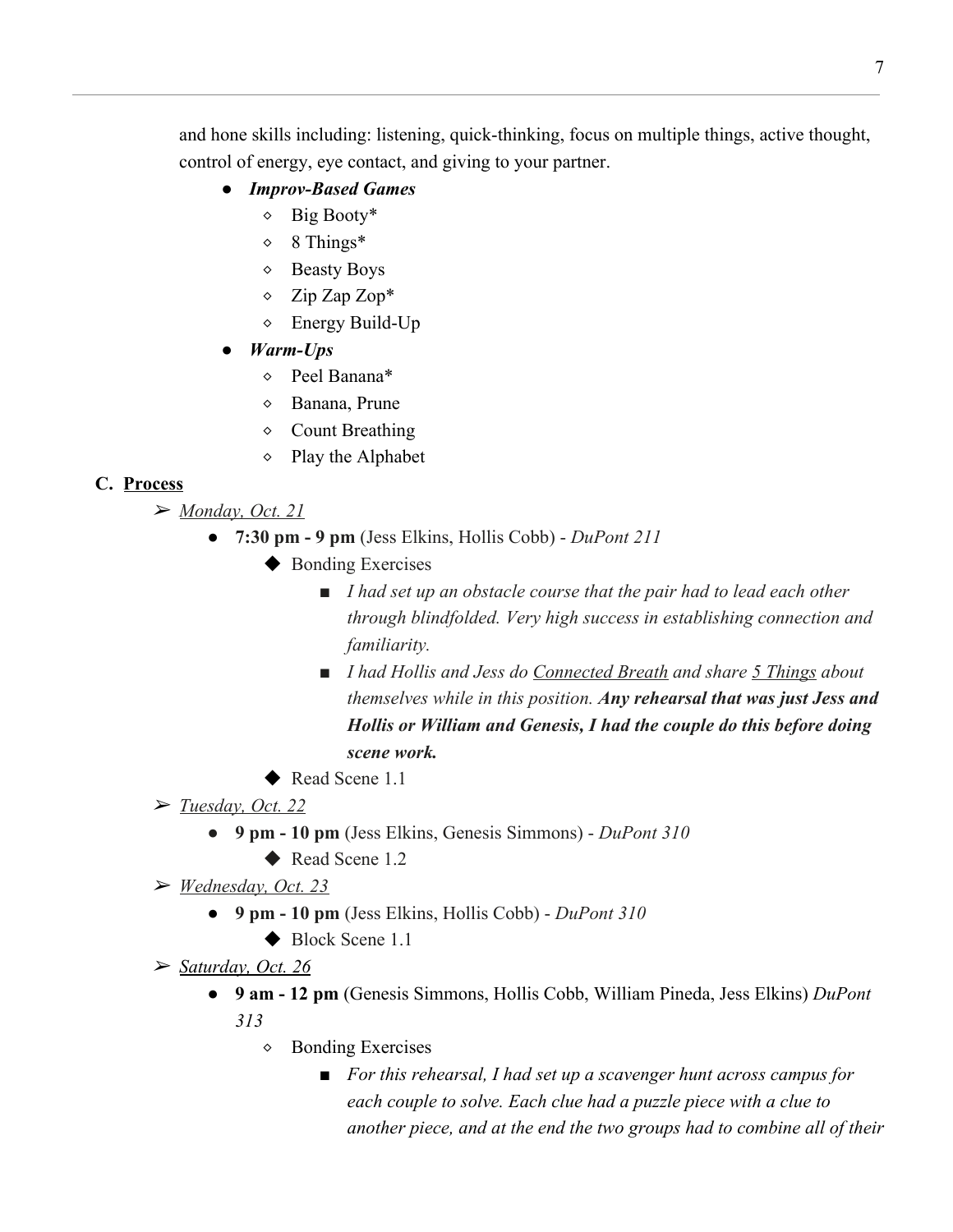*pieces to find their final location where a prize awaited. Once that was complete, I had them go through a grid maze that they had to complete silently as a group. Afterwards, I had them play Big, Tiny, Twisted, then Walk-Run-Sit-Jump-Stop to work on paying attention and listening to each other and being creative with their bodies in the space. Afterwards we all played Keepy Uppy outside, and ended the day much more comfortable and happy with each other.*

➢ *Monday, Oct. 28*

- **● 7 pm 10:30 pm** (Genesis Simmons, Hollis Cobb, William Pineda) *DuPont 211*
- **● 9:15** (*Add* Jess Elkins)
	- ◆ Table Work
		- *■ In the interest of timing and allowing the actors to have time to do their analyses, I held a couple rehearsals where we read scenes before conducting table work.*
		- *■ At the end of our first readthrough, I tasked the actors with determining the Myers-Briggs personality type, Enneagram personality type, and the astrological sun, moon, and ascendent of their characters in addition to their regular character analyses. I am personally invested in these sorts of personality indicators, and I wanted to provide the actors, especially the two Freshmen, with different methods to understand their character more personally. I understand that not everyone finds the same thing helpful when analysing their character, and so I chose these three personality indicators as they provide different insight into the way a person's thoughts, feelings, and actions all interact.*

➢ *Tuesday, Oct. 29*

- **● 9 pm 11 pm** (Genesis Simmons, Hollis Cobb, Jess Elkins, William Pineda) *DuPont 310*
	- ⬥ Block Scene 1.2

➢ *Friday, Nov. 1*

- **10 pm 11 pm** (Hollis Cobb, Jess Elkins) *DuPont 313*
	- ⬥ Block Scene 2.2

➢ *Sunday, Nov. 3*

- **9 am 12 pm** (Genesis Simmons, Hollis Cobb, Jess Elkins, William Pineda) *DuPont 313*
	- $\diamond$  Work Scene 1.2
	- ⬥ Block Scene 2.1
	- ⬥ Block Scene 2.4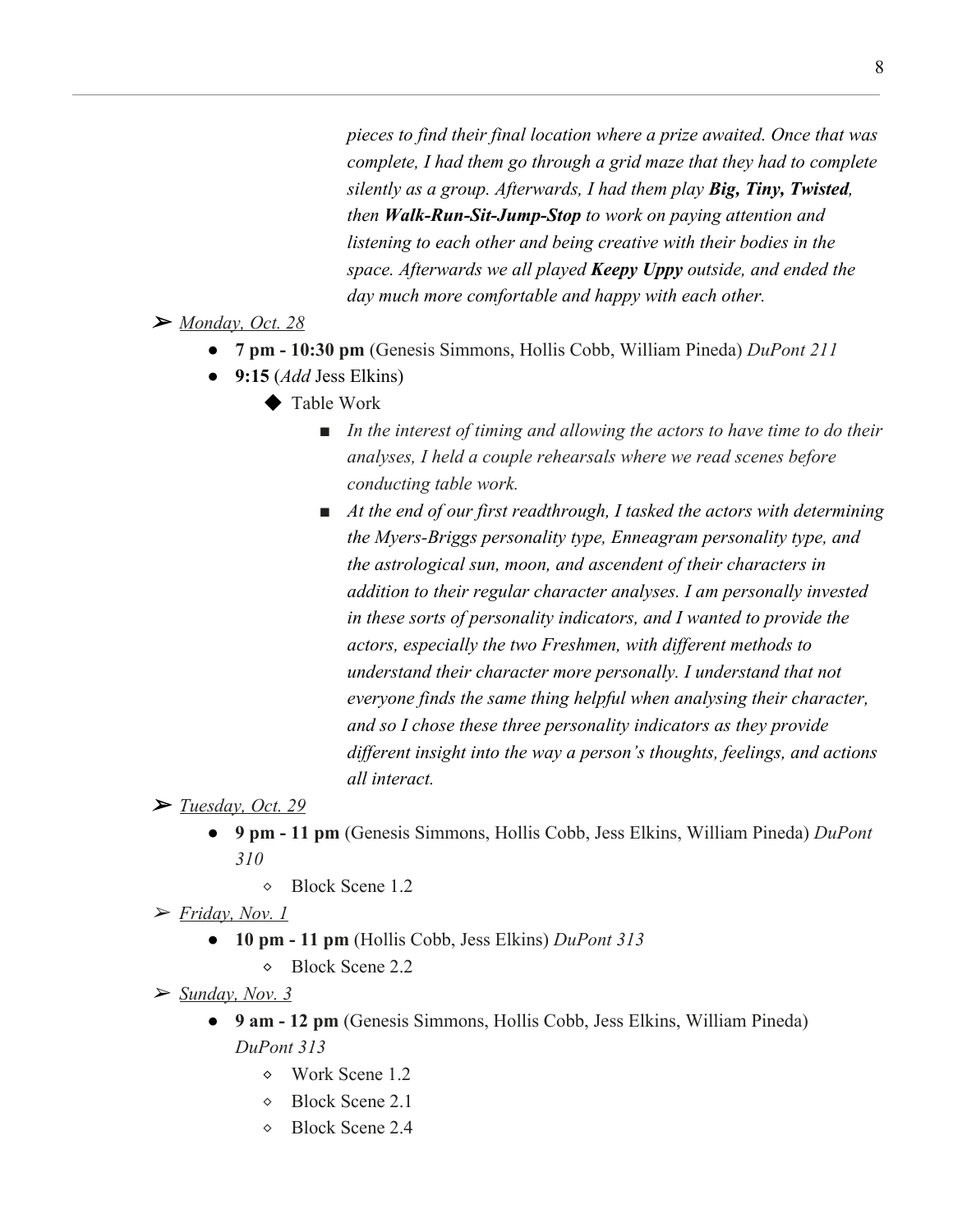- ➢ *Wednesday, Nov. 6*
	- **10:30 pm 11:30 pm** (Jess Elkins, Hollis Cobb) *DuPont 310*
		- ⬥ Scene 1.1
- ➢ *Thursday, Nov. 7*
	- **10:00 pm 11:30 pm** (Jess Elkins, Hollis Cobb) *DuPont 310*
		- $\lozenge$  Block 1.3
- ➢ *Friday, Nov. 8*
	- **12 pm 1 pm** (Jess Elkins, Hollis Cobb) *DuPont 310*
		- ⬥ Scene 2.2
	- **2 pm 3 pm** (Jess Elkins, Hollis Cobb)
		- ⬥ Scene 2.3
- ➢ *Tuesday, Nov. 12*
	- **6 pm 7 pm** (Jess Elkins, Genesis Simmons) *DuPont 310* ⬥ Scene 1.2f
	- **9 pm 10:30 pm** (Jess Elkins, Hollis Cobb)
		- $\circ$  Scene 1.3a 1.3b
- ➢ *Thursday, Nov. 14*
	- **9:30 pm 11 pm** (Jess Elkins, Hollis Cobb) *DuPont 310*
		- $\circ$  Scene 2.3
- ➢ *Friday, Nov. 15*
	- **2 pm 3 pm** (Jess Elkins, Hollis Cobb, Genesis Simmons, William Pineda) *DuPont 310*
		- $\circ$  Scene 2.4
- ➢ *Saturday, Nov. 16*
	- **11 am 12 pm** (Jess Elkins, Hollis Cobb, Genesis Simmons, William Pineda) *DuPont 313*
		- ⬥ Cast & Production Team Marketing Photos
	- **12 pm 2 pm**
		- ⬥ Stumble-Through & Designer Run
			- *■ We combined our first stumble-through with our designer run so that the scenic and lighting designers had an accurate idea of the movement throughout the show. It went really well, but there were issues with blocking and lines in 1.2 and 2.1, so we used the next hour to run those scenes*
	- **2 pm 3 pm**
		- ⬥ Scenes as needed
- ➢ *Sunday, Nov. 17*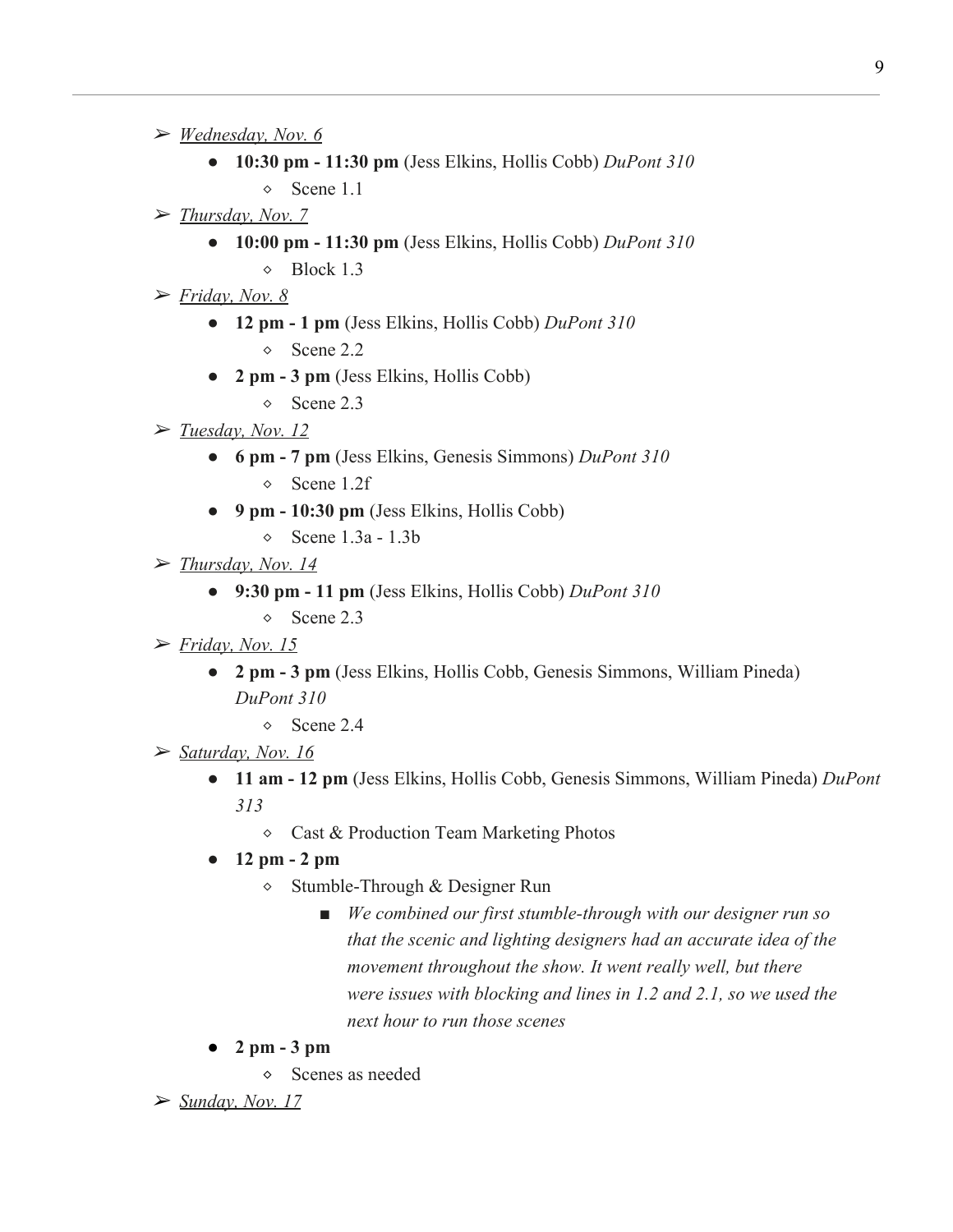- **9 am 9:15 am** (Jess Elkins, Hollis Cobb, Genesis Simmons, William Pineda) *DuPont 310*
	- ⬥ Warmup
- **9:15 am 10:45 am**
	- $\circ$  Scene 1.2a 1.2g
- **10:45 am 11:15 am**
	- ⬥ Scene 2.1a
- **11:15 am 12 pm** (*Release* Genesis Simmons)
	- ⬥ Scene 2.1b
- ➢ *Monday, Nov. 18*
	- **9 pm 11 pm** (Jess Elkins, Hollis Cobb, William Pineda, Genesis Simmons) *DuPont 310*
		- $\circ$  Scene 1.2a 1.2g
- ➢ *Tuesday, Nov. 19*
	- **9 pm 11 pm** (Jess Elkins, Hollis Cobb, William Pineda, Genesis Simmons) *DuPont 310*
		- $\circ$  Scene 2.1a 2.1b
- ➢ *Wednesday, Nov. 20*
	- **7 pm 8 pm** (Genesis Simmons, William Pineda) *DuPont 313*
		- $\Diamond$  Couple Bonding
			- *■ I had set up an obstacle course that the pair had to lead each other through blindfolded.*
	- **8 pm 9 pm** (*Add* Jess Elkins, Hollis Cobb) *DuPont 310*
		- $\circ$  Scene 1.2a 1.2g
	- **9 pm 9:45 pm**
		- $\circ$  Scene 2.1a 2.1b
	- **10 pm 11 pm** (*Release* Genesis Simmons, William Pineda)
		- ◇ Scene 2.2
- ➢ *Friday, Nov. 22*
	- **12 pm 1 pm** (Jess Elkins, Hollis Cobb) *DuPont 310*
		- $\circ$  Scene 1.1
	- **2 pm 3 pm** (Jess Elkins, Hollis Cobb, William Pineda, Genesis Simmons) *DuPont 310*
		- ⬥ Scene 2.4
- ➢ *Saturday, Nov. 23*
	- **10 am 10:45 am** (Jess Elkins, Hollis Cobb) *DuPont 310*  $\circ$  Scene 1.1
	- **10:45 am 12 pm**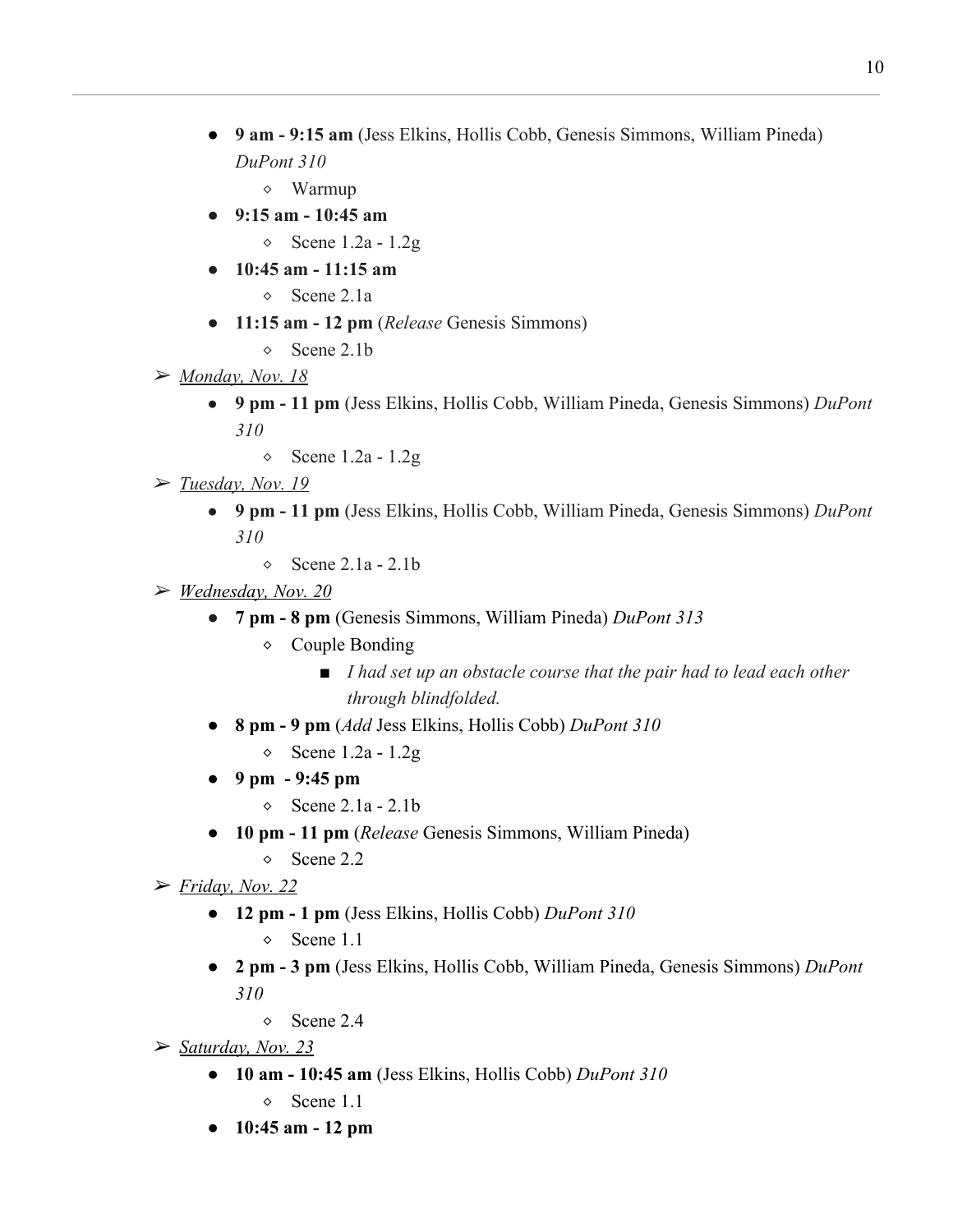- $\circ$  Scene 1.3
- **12 pm 1 pm**
	- ⬥ Lunch Break
- **1 pm 2:30 pm**
	- ⬥ Scene 2.2
- **2:30 pm 4 pm**
	- ⬥ Scene 2.3
- ➢ *Monday, Dec. 2*
	- **8 pm 9 pm** (Jess Elkins, Hollis Cobb, William Pineda, Genesis Simmons) *DuPont 310*
		- ⬥ Transition Work
			- *■ I had decided that I wanted the transitions to operate more naturally as if the characters were bringing and putting away props and set pieces. I thought it would be more entertaining for the audience to watch the characters' lives continue naturally, and that it would help transitions to flow more naturally.*
	- **9 pm 11 pm**
		- $\circ$  Scene 1.2a 1.2g
- ➢ *Tuesday, Dec. 3*
	- **9 pm 11 pm** (Jess Elkins, Hollis Cobb, William Pineda, Genesis Simmons) *DuPont 310*
		- $\Diamond$  Run Act 1
- ➢ *Thursday, Dec. 5*
	- **7 pm 8 pm** (Jess Elkins, Hollis Cobb, William Pineda, *ADD* Genesis Simmons when available) *DuPont 310*
		- $\lozenge$  Run Act 2
	- **8 pm 11 pm**
		- $\Diamond$  Run Show
- ➢ *Friday, Dec. 6*
	- **5 pm 7 pm** (Jess Elkins, Hollis Cobb, William Pineda, *DISMISS* Genesis Simmons when needed) *DuPont 310*
		- ⬥ Run Show
	- **7 pm 8 pm**
		- ⬥ TBD based on needs
			- *■ We ran Scene 1.2, and Genesis rejoined us immediately after her scene was finished.*
- ➢ *Sunday, Dec. 8*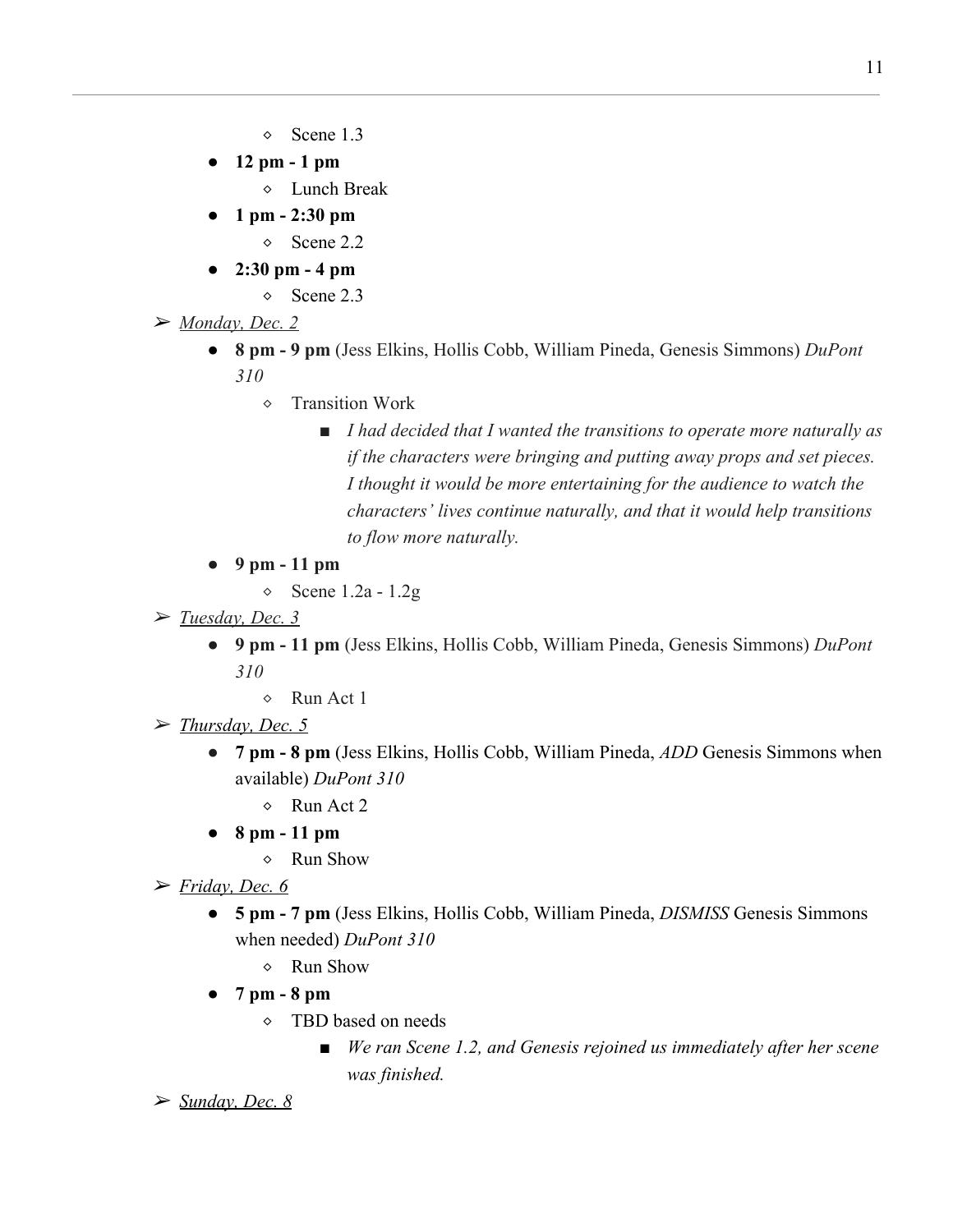- **12 pm 2 pm** (Jess Elkins, Hollis Cobb, William Pineda, Genesis Simmons) *DuPont 310*
	- ⬥ Run Show
- *D.* **Notes**<sup>2</sup>

<sup>2</sup> **(**Copies of rehearsal notes are provided in folder behind Director's Journal)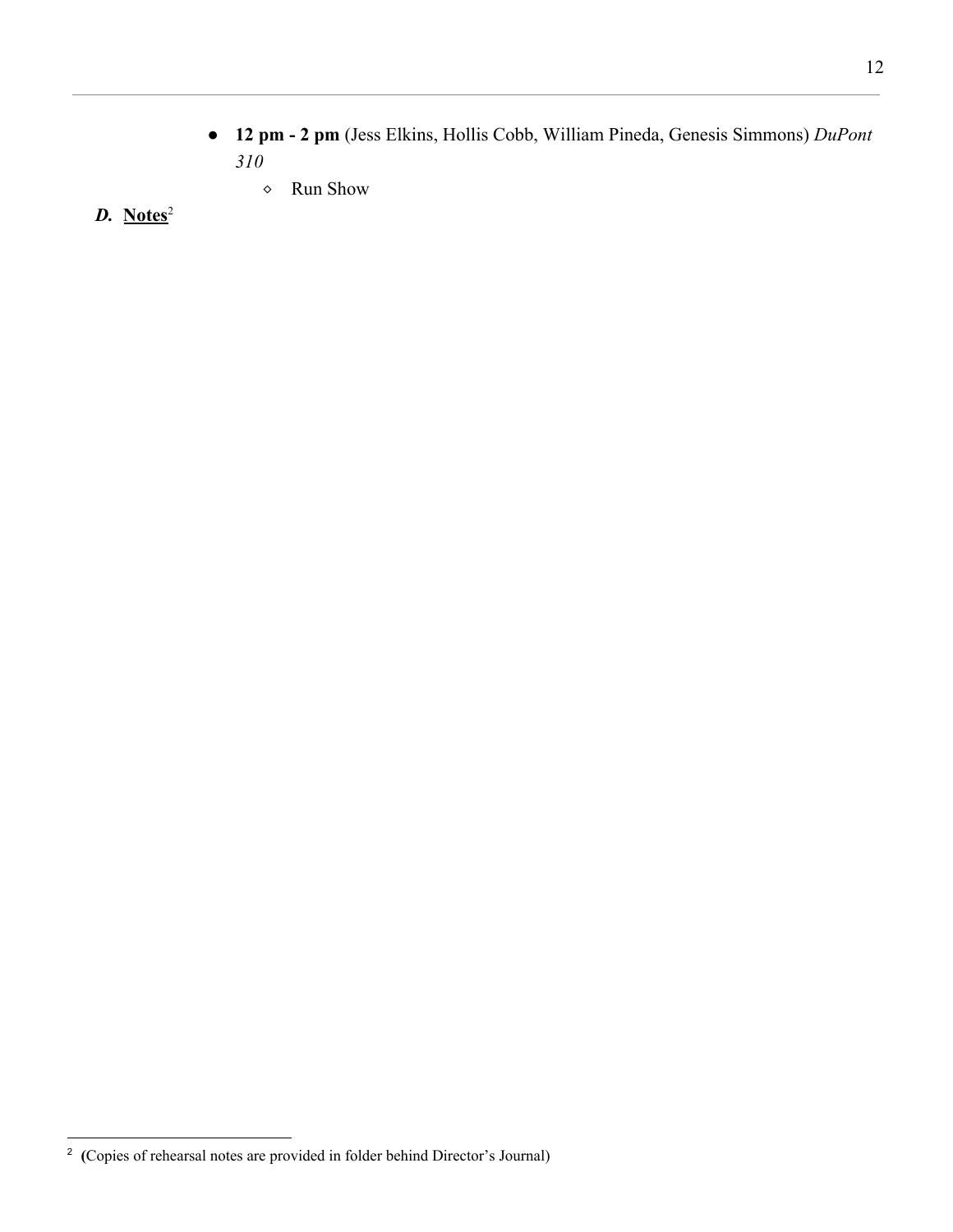## *IV. Technical Rehearsals*

#### **A. Preparation & Goals**

- $\triangleright$  The Stage Manager, Carly Bishop, and I had made it our goal at the beginning of the process to make sure that tech would run as smoothly as it could. Both of us had experience with messy and/or hectic technical rehearsals in Studio, and we were determined to not have to repeat that. We made sure that we had all props that were not consumables prepared and accounted for two weeks before the start of break. We checked in repeatedly with the lighting and costume designers to make sure that costumes and lights were all set before the end of the semester.
- $\triangleright$  My goal was to complete a run with full tech on Monday night, complete another run on Tuesday night, and then have another run on Wednesday night if we deemed it necessary.

#### **B. Process**

- $\triangleright$  Emma Hastings, our costume designer, had a night class on Monday, so we decided to wait until Tuesday to incorporate costumes as she had all the pieces she'd rented from the department. I had run into difficulty with the balloons while collecting consumable props, so I had arrived to tech twenty minutes late. This did not affect anything, as Flo Medina, our makeup designer, was still putting makeup on Jess' face. Our original plan was to put scar makeup on the left side of her face, her neck, her left arm, and her left leg. However, there turned out to be significantly less face glue in the bottle than we had previously thought, and so we made the decision to only include it on her face so we could have enough for performances. We completed a full run with sound and lighting, and had worked through curtain call a few times.
- $\triangleright$  We had Emma Hastings on Tuesday night, and so we were able to incorporate costumes. However, not all of the costume pieces were accounted for like we'd believed, and so we were missing a pair of shoes and a purse for Genesis for Act 1 Scene 2, two jackets for William and Genesis, and a dress for Jess during Act 2 Scene 1 (this was because the piece we purchased for her was too see-through to wear onstage). Carly and I had provided alternate dresses for Jess, but neither of them fit or looked good, so Jess made a quick run home to grab a blue cocktail dress she had. The dress was ultimately the best choice, as we had all thought it suited her character more so than what we'd provided anyway. We went through most of the show with complete technical elements, but were unable to do the last scene before midnight. Because of this, as well as for the comfort of myself and the actors, we decided to have rehearsal the next evening.
- $\triangleright$  Since mine and Jess' evening class would not get out until late Wednesday night, we decided to forego lighting and sound so that we did not have to use time to set up the system and turn it off again, and could use that time to run through the show instead. We were still going to be doing full transitions and using props and costumes, now that all of the costume pieces were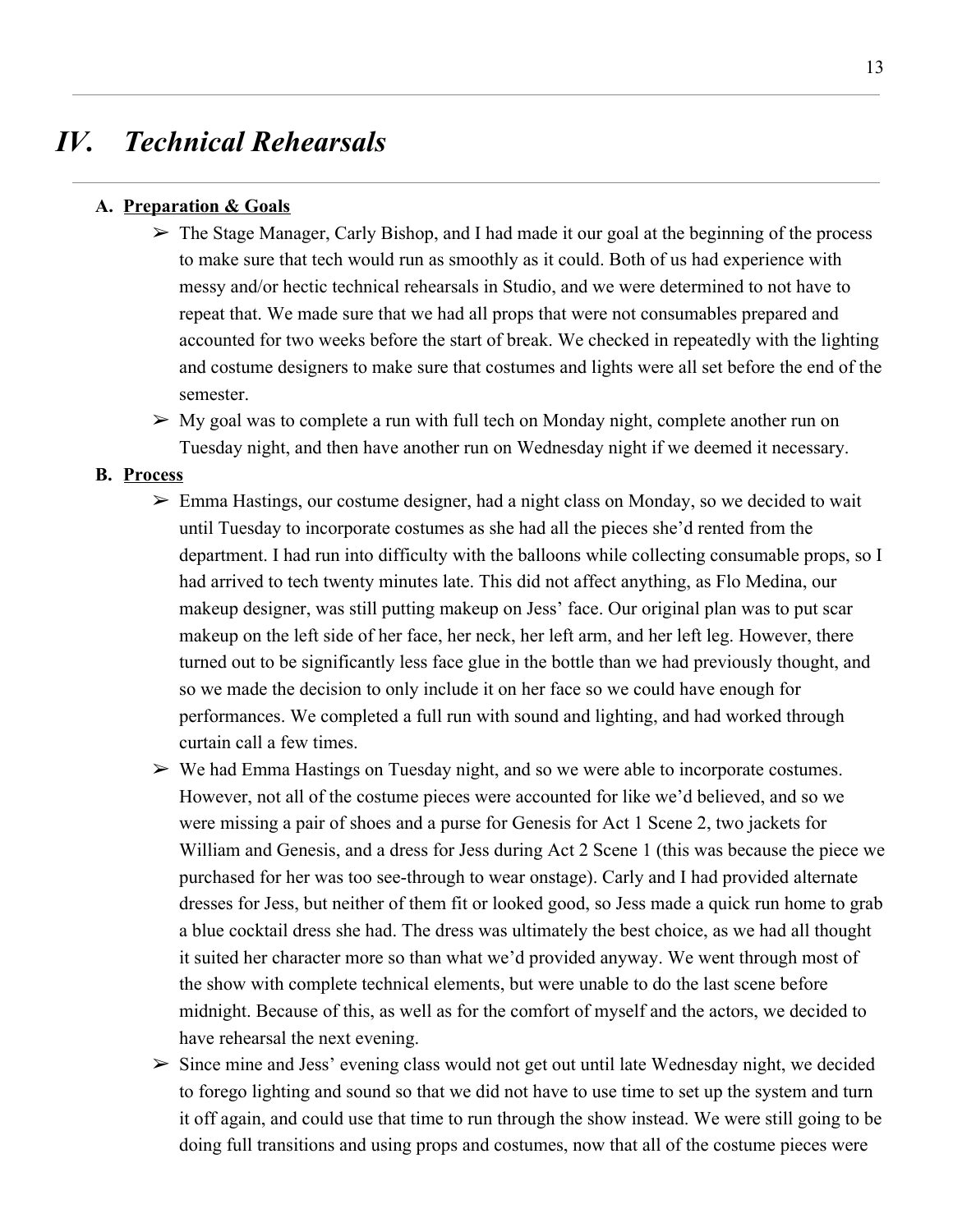collected. After everything was set up and makeup was applied, we began our run at 10:20pm. When it approached 11:45pm and I realized we would be unable to complete a full run, I had the actors change into their costumes for Act 2 Scene 3 so that they could run the transition into Act 2 Scene 4 with the quick change, which was the only change they had not had the chance to complete the night before. Afterwards, we ran curtain once more, and I had a discussion with the actors. Since we had run the show multiple times before break, completed almost two full runs with lighting and sound, and had now run all costume changes at least once, we determined we were at a comfortable place for performance and did not need to arrive early to call.

#### **C. Notes**

- ➢ *Day One 1/13/19*
	- *■ ACTOR NOTES*
		- **● H** leave the duffle bag in front of the stool so it doesn't limit your movement
		- **● H** quicker "sent you another one"
		- **● H** Cheat out your freaked out flight attendant face
		- **● All** Quicker to pick up on cues in 1.2
		- **● H** Laugh w/W on "Central Services"
		- **● H** Loved the "Stanford" like you knew it was impressive
		- **● H** Remember to shudder
		- **● All** Review lines in 1.2 there are little one-or-two word lines that you're forettin
		- **● W** "Almost four" Making it seem better to Sara
		- **● W**  Remember to build the volume so H has a reason to shush you
		- **● J** I love your physicality when you slouch down in the chair
		- J**J** I love the look on your face when Mandy moves closer to you
		- **● J** Remember to make noise whenever you get up/et down
		- **● J** SO smart to have a brain freeze
		- **● W** Your voice was a bit weak today, its okay to be a bit more powerful as Ricard
		- **● H** Don't block yourself off when you get down on one knee
		- **● H** Make more eye contact w/ J don't block yourself when fitting w/ er Go all the way into the alcove when you try to leave
		- **● H** It's okay to touch J when you kiss her you have been kissin tis woman FOR YEARS - also remember to touch her leg  $\omega$  especially like tis
		- **● H** Don't start Act 2 w/ a swigg
		- **● G** Move like you pregnant, b
		- **● H** You HATE those seats, man
		- **● H** "It's kitsch" be loud enough for her to say inside voice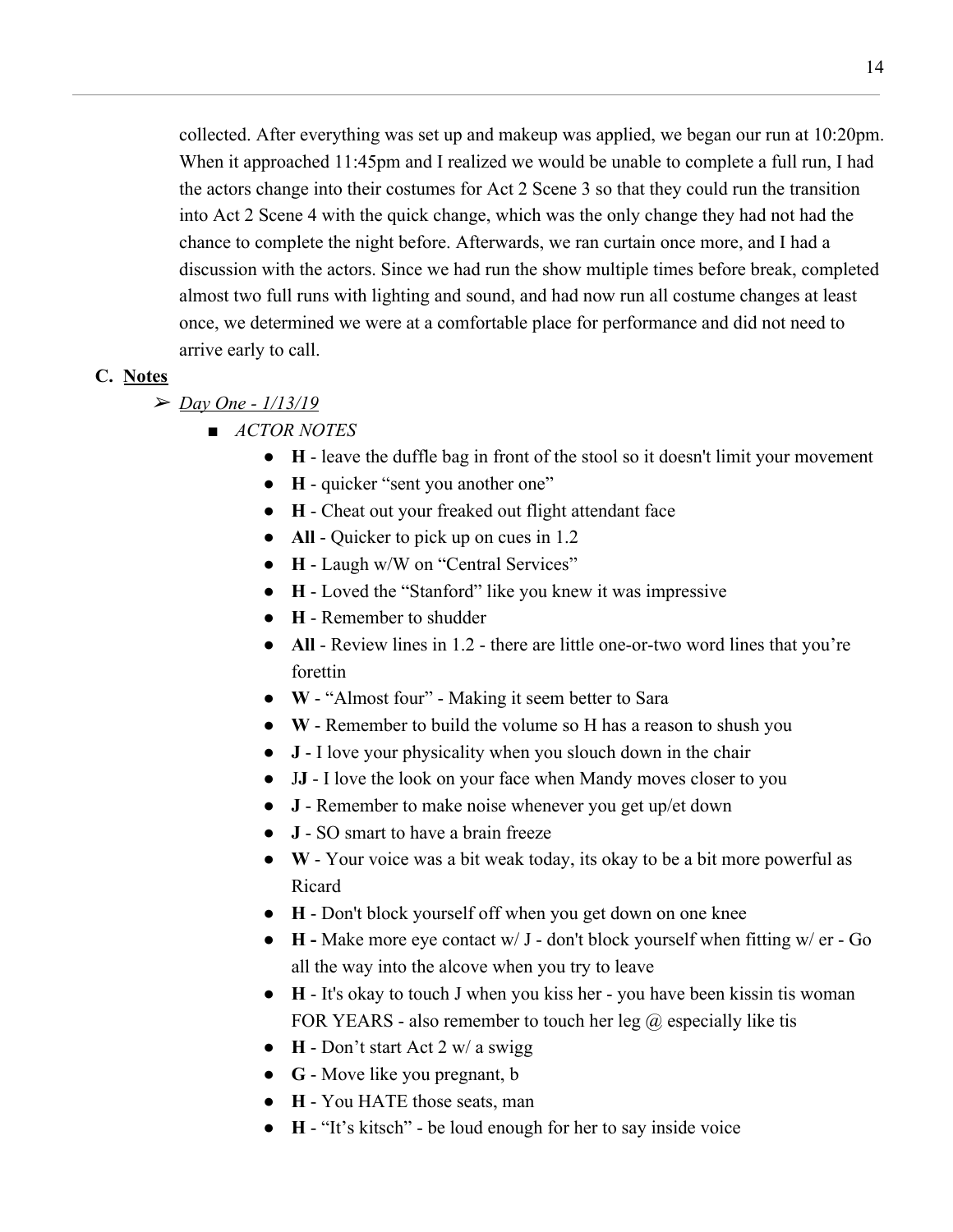- **● W** now that you have that time & preparing to pour your glass, go ahead and pour your glass before the toast. Just use your drink as an easy leeway
- **● All** Review 2.1
- *■ PROD NOTES*
	- **● Carly/Emma** Do we have a trash can for the beginning?
	- **● Carly/Austin** Can lights out begin earlier after Scene 1?
	- **● Carly** Can we have a different song for scene 1 transition? Maybe have that one after 2.2?
	- **● Carly/Austin** Can lights out begin earlier after Scene 2?
	- **Carly** Can we have a different song for scene 2 transition?
	- **● Carly/Emma** Would you like me to bring in wrapping paper? Would Shannon be able to rewrap the gift every performance?
	- **● Carly** Can we wait a bit before blackin out?
	- **● Carly/Emma** Can the cigarette be preset in the camera bag & the lighter be preset in the drawer?
- ➢ *Day Two 1/14/19*
	- *ACTOR NOTES*
		- **H** Wait until you're at the lamp to say "let me get the uh" hold your hand there until the lights come up
		- **H** Don't pour so much water takes up time & more time for her to drink
		- **● J** SUCH a clear inner monologue
		- **● H** You're listening so well
		- **● J & H** Don't leave the back door open when going to change
		- **● H** PASSPORT
		- **● H** Much stronger horror explanation
		- **● H** Go to help J when she's getting out of chair in 1.2a
		- **● G** Lovely inner monologue while the fellas are talking
		- **● G** Can you tap W's arm & pocket to indicate to him to give you your phone?
		- **● H** Look over your 1.2b lines pick up the pace
		- **● G** Take your EagleOne out of your phone
		- **● H** If J drops her crutch, can you find a way to fix it when you're next by her? You don't want to leave your girlfriend stranded. Just watch out for that in general - **all**
		- **● H** Give J your mug a bit quicker
		- **● H** Great reactions whenever Mandy says something weird to Sarah
		- **● W** Great timing
		- **● All** You're very funny! Your conversation seems easy and natural
		- **● W** Remember to kiss G's hand after smelling it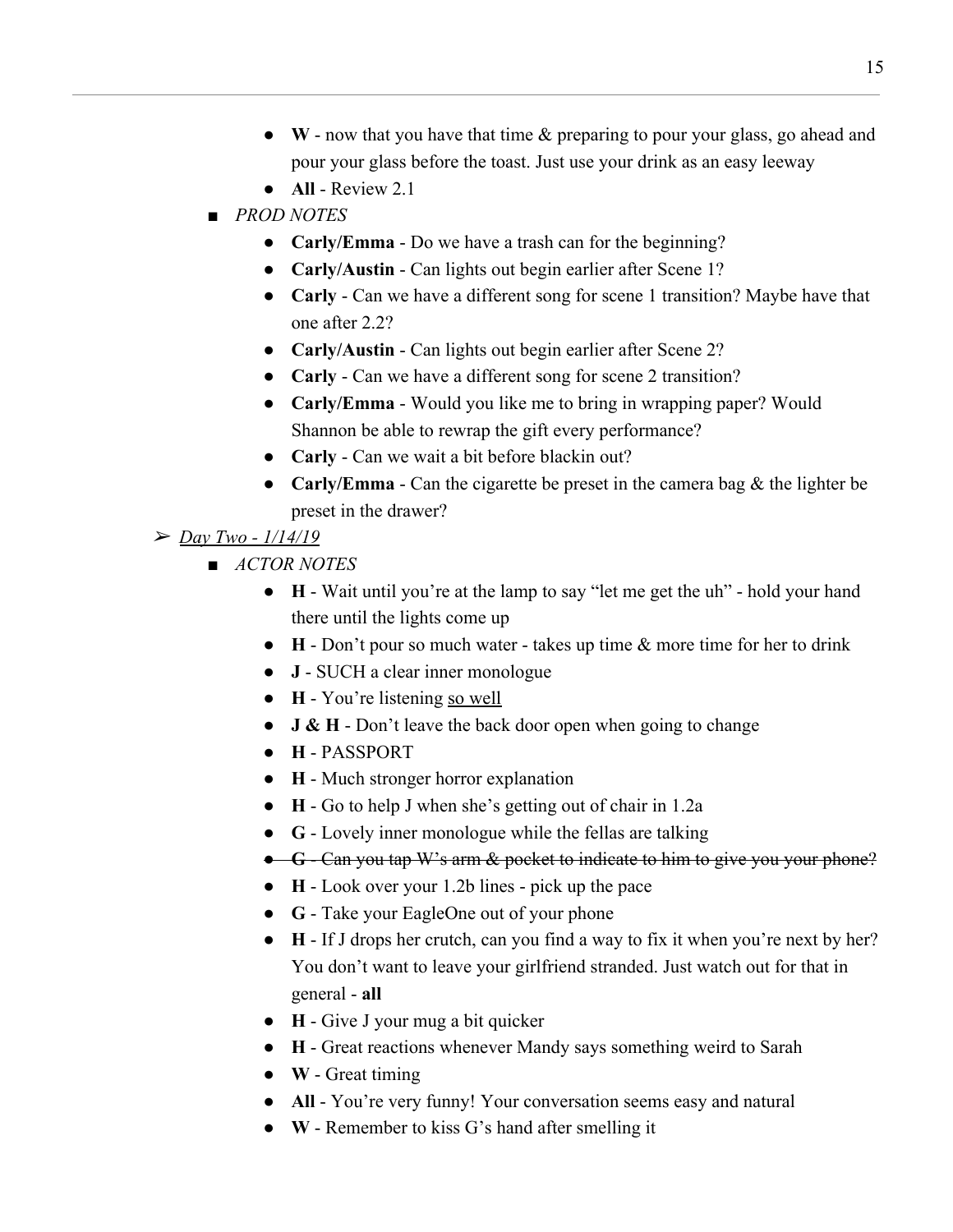- **● W** It looked like blocking when you move @ "Sid & Nancy" don't travel so far, you block G from HL
- **● J** Great empathy when talking about Tariq's kids
- **● H** I love the inner monologue & the expressions you're making on the couch
- **● W** Keep the blocking where you walk around the island rather than go behind the girls
- **● J** Funny "So?" head shake @ G's "I saw this documentary"
- **● H** Smooth recovery w/ lines @ "We've been putting ourselves"
- **● H** Thoughtful "I had lots of time to think" hospital bit
- **● H** Cut J off earlier @ confession
- **● H** Watch out for shift feet
- **● H** I like the getting up @ "How could you fall in love" rather than "Oh my god"
- **● H** Don't face all the way towards J when yelling at her cheat out
- **● H** We've lost the passion in the angry rant. Don't rant just bc they're your lines. Talk bc you have so much that you *need* to say - you're frustrated! What gets you frustrated?
- **● H &W** Put the couch aligned w/ the red spikes
- **● W** Hilarious reaction to "wouldn't it be awesome if…"
- **● J** If the book is upside down, don't fix it once you've opened the book then the audience knows
- **● J** Don't face the floor @ "Poor Richard"
- **● H** NEVER let your shoulder go fully upstage
- **● G** Move W's jacket onto the counter before sitting on the stool
- **● G** Step downstage a bit when defending Richard so you're not right behind him
- **● W** Put the trash by the door
	- ◆ **H** Take it offstage w/ you in transition
- **● All** Be careful when leaning on the counter it only has 3 legs
- **● H** Keep your eyes on J while she considers opening up to you remain focused on her while she recounts the event
- **● J** I loved the looking around after "make a home"
- **● J** If he has the remote in his hand, go ahead & take it from him
- **● J & H** Be quicker to pick up on cues in 2.3
- **● J** Go to the counter through the chair & sofa
- **J & H** We need to accelerate the tempo & build urgency earlier
- **● H** It's the left hand
- **● H** SCOFF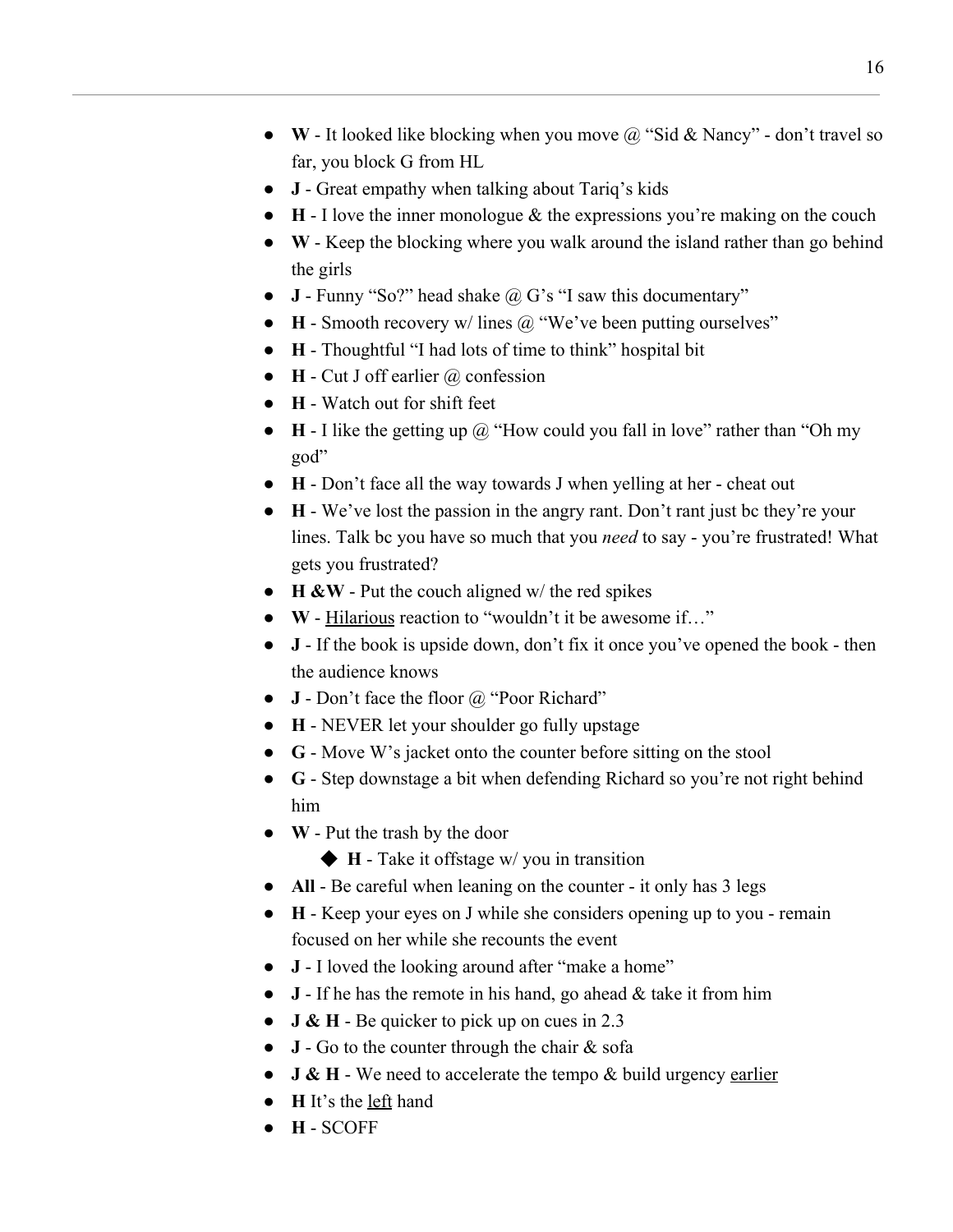- **● J** Smart & smooth save w/ lines
- *■ PROD NOTES*
	- **Shannon** Can we put more water in the scotch? It's a bit dark, should be more amber
	- **● Emma** Don't we have coats for G + W in scene 2? Can we get some?
	- **● Emma** Can we find a purse for G?
	- **● Carly** Can we switch Evanescence w/ the song that's after 2.3?
	- **● Shannon** Can all bags be cleared during intermission so that J doesn't have to return & grab things?

### ➢ *Day Three - 1/15/20*

- *■ ACTOR NOTES*
	- **● H** Can you get the water w/ more urgency? Also, don't put away water until you go back for scotch - takes too much time
	- **● H** Take less time w/ the food you can throw away food & examine while the next you're talking about the one prior
	- **● H** PASSPORT remember to take it out during 1.2 transition
	- **● G** Remember to go in for the hug
	- **● G & H** Talk about the neighborhood as you take off coats
	- **● G** Don't act so much while you're making note of *Brazil*
	- **● W & H** Don't take so much time during "dreams & meds" bit
	- **● G** Move excitedly over to grab balloons & meet Sarah
	- **● H** Shudder & go right back to talking don't pause in between
	- **● G** Not such a big pause before "You know, like where?"
	- **● G** Don't give such a big "You're hurting my hand"
	- **● J** Don't pause before "congratulations"
	- **● W** You keep skipping the "creepy men" line
	- **● W** Don't be so angry during "Richard's hot girlfriend" bit. I loved what you were doing before but we've lost some of the sarcastic humor
	- **● W** Quicker pick up on "I was at ICP"
	- **● W** Don't hunch over
	- **● W & H** Walk on the ends of each other's lines w/ "I'll go with you" bit
	- **● G** Reel back some of the energy she's appearing less authentic
	- **● G** Take it a step back on the "my dad" joke
	- **● J** I liked when you didn't make eye contact until after "hmm?" can we bring that back?
	- **● W** Review where you say "Don't have to do this"
	- **● J & H** Fight for right more in quarrel before viewing pictures
	- **● G** Don't lean over so much to look at photos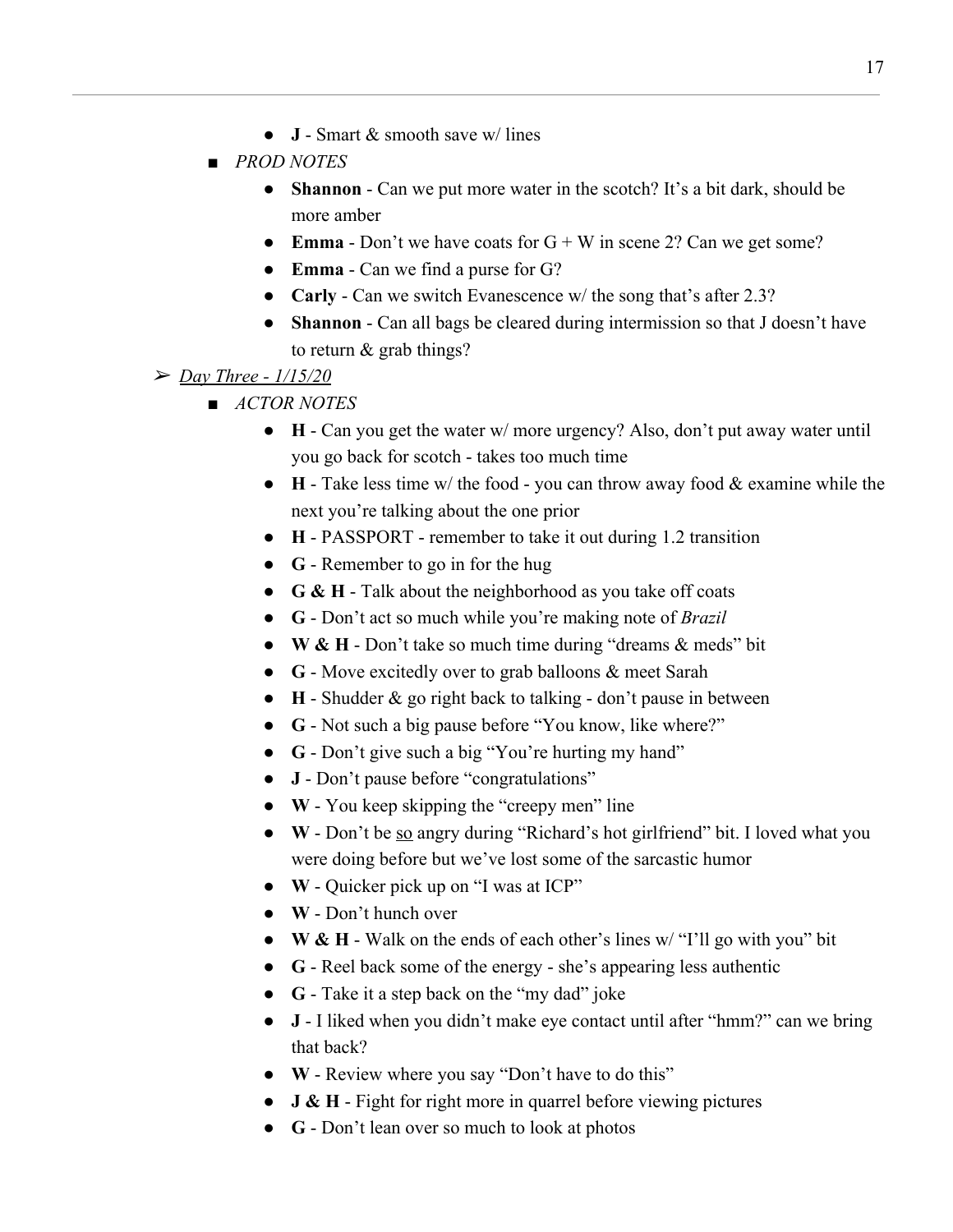- **● W** Get to the couch by the couch @ "Maybe it'd be good for you"
- **● G** The "Oh my god", "Are those burns?", & "Is he dead?" have to be less put together & quiet
- **● J** I love the look you had yesterday @ I saw this documentary can we keep that?
- **● G** Not such a happy wave to J, more a polite & uncomfortable wave
- **● H** Replace bowls while J is moving, attention's on her
- **● H** You keep missing "a crane could come crashing down"
- **● H** Not so long of a pause before "Lots of time to think"
- **● J** Good reaction of pain when he squeezed your knee
- **● H** Review the page where she asks you how you knew
- **● J** Can you put the crutches on the other side of the counter?
- **● H** "Waiter arm" has disappeared, but now you've gained "limp half arm"
- **● H** "These things happen" Rush to assure her, move forward quickly
- **● H** Your anger has to translate to your body rushed movement, tense hands/forearms
- **● H** Review the freakout bit lines are getting mixed up
- **● J** Can "I fell" be more of a pained reaction?
- **G** Keep an ear out for cues so that your back isn't turned @ "Sit..."
- **● H** Feel free to use your outside voice earlier while ranting
- **● H & W** Swap who is on which side when moving couch
- **● G** You keep missing "They sucked"
- **● G** Don't be so scared w/ "One little scallop won't hurt"
- **● W** Are you motioning to her before you get up?
- **● W & J** Use the short glasses for 2.1
- **● H** Don't take so long w/ "It's coming"
- **● H & J** I love you going to help her up from sitting & her glaring on couch
- **● W** More apologetic "piece has been assigned"
- **● H** Less angry, more hurt reaction to "maudlin"
- **● H** You've got to open up, my boy
- **● W** Can you step slightly more DS @ "I knew you'd have a fit"
- **● H & J** Great shove
- *■ PROD NOTES*
	- **● Shannon** The whisky bottle should be on the counter at the start of 2.1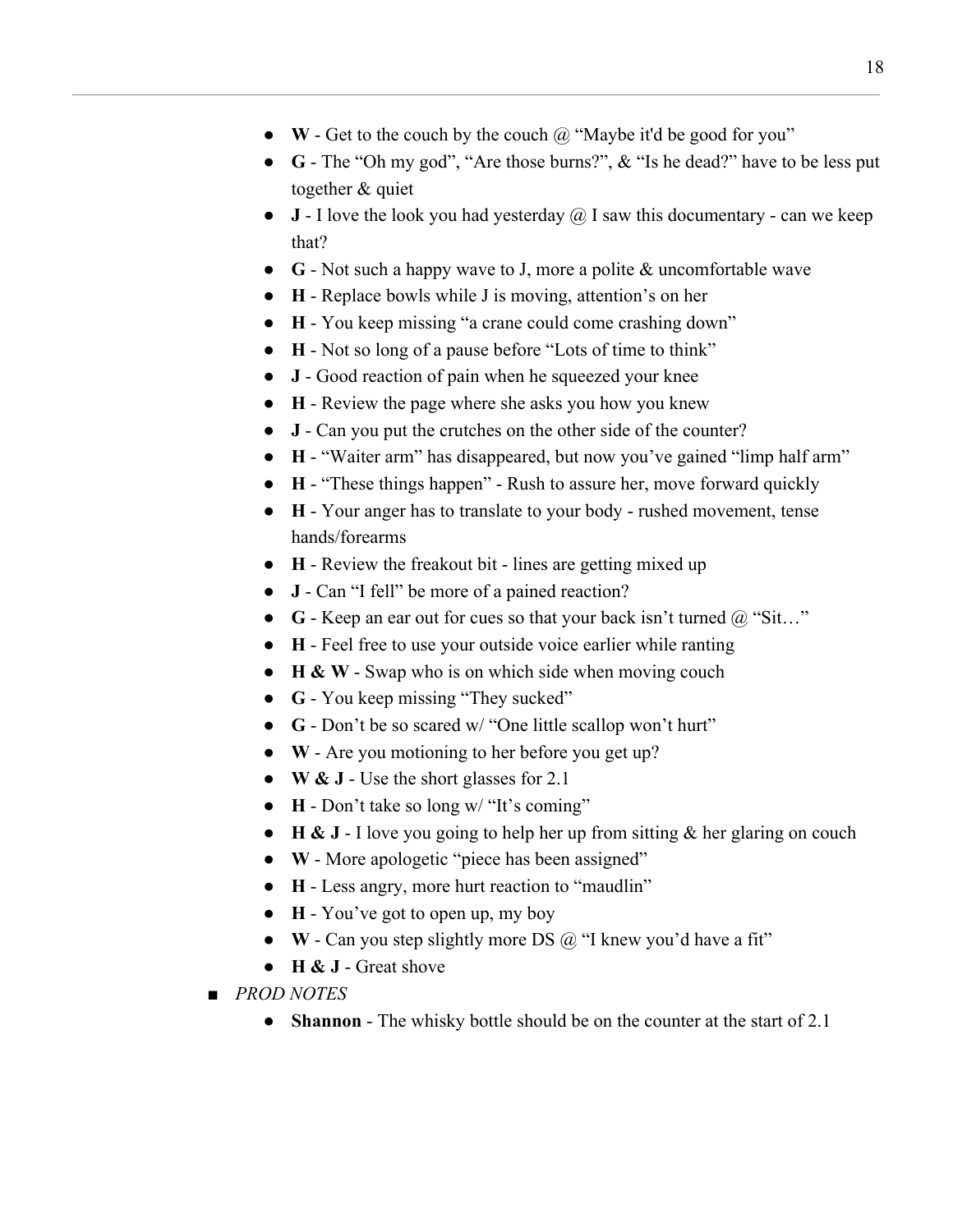# *V. Self-Reflection*

One of my goals with *Time Stands Still* was to create a lovely show that could affect others, but primarily I wanted to cultivate an environment where the actors felt comfortable and challenged, and where I could sufficiently learn as worked. Reflecting on the process, I feel as though I have accomplished my goals. I am satisfied with the final product and all of the work that everyone - designers, actors, electricians, stage managers, and myself - had contributed. Saying that, I acknowledge that it was not a perfect show and that there were things that, if I'd had the chance, I would fix or do differently as a director.

#### **A. Process**

What I'm most proud of is the rehearsal process. It was such an invigorating, challenging, and incredible period of time, and I feel proud and delighted that rehearsal became something that myself and the actors actively looked forward to. The cast and I grew to be close to each other during the process, and we had this wonderful balance of joy and determination throughout rehearsal. In saying that, there were a couple of bumps in the road along the way. Due to conflicts with *Fun Home* and evening classes, we were not able to regularly have all four actors together to rehearse for a few weeks. Additionally, when *Fun Home* went into tech, there was a two-week period in the middle of the process in which we could only have two, *maybe* three rehearsals for the whole week. Because of this, there were not many rehearsals spent on the two long scenes that involve all four characters until after the off-book date. When we started having rehearsals off-book, we'd be trudging through the scenes because the actors were not totally comfortable with the blocking without the challenge of remembering their lines. So, if I were to do this again, I would want to prioritize finding more time for those scenes before launching the actors into being off book.

I would also want to spend more time on Sarah's physicality when walking with a cane. Jess and I had spent a lot of time making sure that she could move realistically and sufficiently using the crutches, but because we didn't have a cane until tech, we were unable to work on that physicality as much. When rehearsing, we had used a single crutch as a substitute and had discussed the ways in which her mobility would be different/improved. However, that obviously did not offer the same movement that the cane did, but when we had gotten to use the cane during tech we did not have as much time as I would have liked to fully work on the physicality of using a cane.

Speaking of tech, I'd want to spend more time during tech making sure that all of the moments we'd fine-tuned before break remained fine-tuned after we returned. I think that, for the most part, what was rehearsed was performed, but I had noticed that there were great moments of vulnerability or humor that were previously rehearsed that were lost as tech and performances went on. I think that I had not done enough to ensure that we retained those moments during tech, either due to time or a distribution of focus on other things. Next, I would have preferred to have been able to complete three runs of the show for technical rehearsals rather than one and two almost-complete runs, so I would allot more time for tech.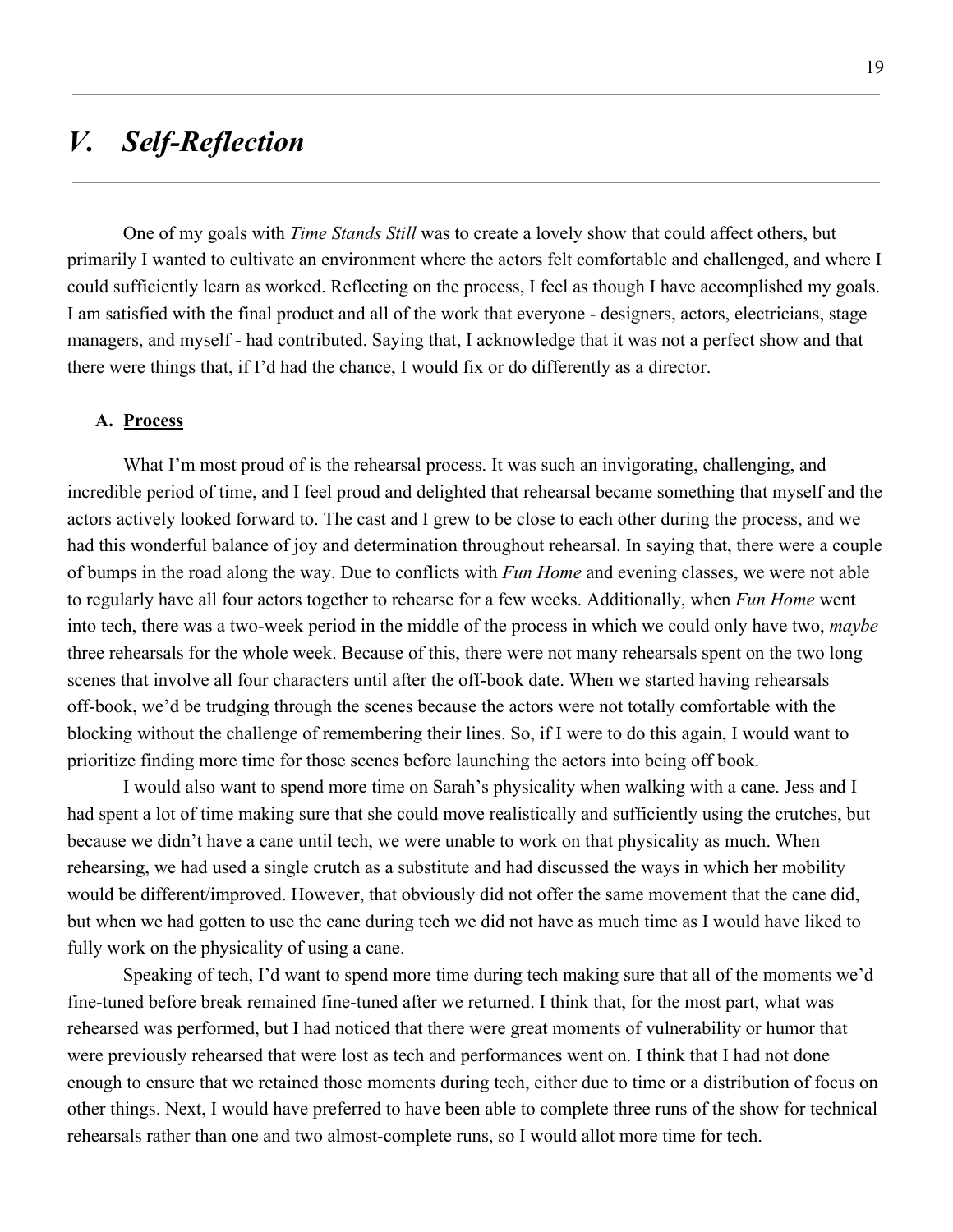Despite these difficulties, I believe that I have grown as a director during *Time Stands Still* in a way that I had not during a rehearsal process before. Although I'd directed a full-length and various scenes before, I hadn't directed anything of this caliber or with actors with such different ways of communicating. I felt I had learned so much more about assessing the moods of everybody, observing the ways the actors best learn and communicate, determining what was needed in a moment of struggle, and how to best articulate my direction to each actor so they may understand and act more efficiently. One of my goals when I'd cast William was to do what I could to encourage him to make different choices, as he's talented but has a tendency to stick to what he's comfortable with. This involved making him aware of the typical poses, gestures, positions, and vocal choices he would routinely use, and challenging him whenever he would fall back into one of those habits. This helped motivate him to be more creative with his choices.

There were also various moments in which Hollis would come to me after rehearsal to ask about techniques he could adopt so that he could improve and better execute the notes I'd given him. I had given him two different books on acting techniques, and he implemented this knowledge right away. It was thrilling to watch his acting transform into something more purposeful and real and to be able to help him to do that along the way. I felt myself and the actors growing and learning at the same time, which was exciting for me. It was an incredibly fulfilling experience to uncover the depths of these characters and this story with these actors, and I would end each rehearsal feeling nothing but excitement and pride at the work. So, although there were definitely things that could have been better executed, I am still deeply proud of what has been accomplished. The growth that has come from this opportunity has made this a worthwhile experience, and I feel that I did my job as well as I could at this level of experience.

#### **B. Performance**

As stated, I am satisfied with the production that we were all able to create. I loved the set and the groundplan, and I thought that the blocking was effective and done mostly well. The lighting and sound worked really well for the show; the costumes worked really well for each character, too. The makeup was beautiful and did a fantastic job telling a story about Sarah upon first look. The technical elements did a fantastic job to serve their purpose in creating a realistic world that the characters belonged in. I think that that the transitions in between each scene were too long. I was proud of the way they flowed, with the actors moving pieces on and off in character, but that they were just a bit too long to be sitting there and watching nothing onstage. We did what we could to make sure they flowed as quickly as possible, but with the costume changes that needed to be made this was unavoidable. I am unsure of the proper solution to this without scraping the idea of the actors executing transitions within the world, but that is something I would want to make an effort to fix if I did this again. I also think some of the blocking would need to be fixed, as there were a few moments where the actors were either very close to the audience or crammed together in a small area due to the slight clutter of the ground plan. However, this was only a slight issue, and the rest of the show felt smooth.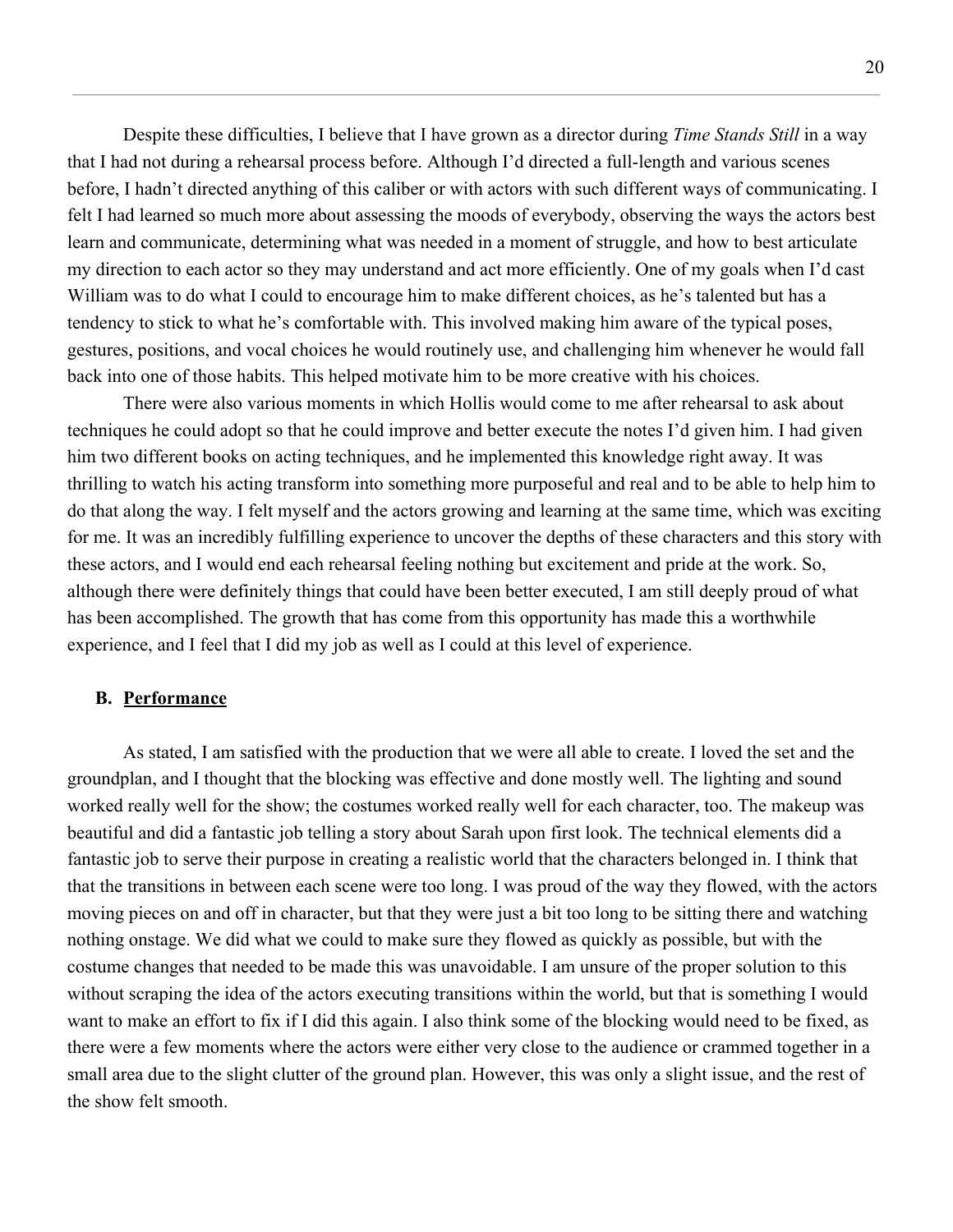I think that the actors did a splendid job interacting with each other throughout each scene. For the most part, they listened to each other and spoke very earnestly, making their characters shine through the witty and natural dialogue. Like I said, there were moments of vulnerability and humor that did not translate into performances, and I do think those lost moments caused some one-note or stiff deliveries. However, there was great banter and rich relationships between the characters that made up for it.

I think that Hollis was one of the most interesting to watch throughout the show. He was active and did well to show the change that occurs in James from scene to scene. Unfortunately, there were moments where he was facing too far upstage and his face got lost as a result. William was refreshing to watch as he showed off a softer character, playing very well off of his castmates and making natural physical choices. His physical relationship with Genesis was natural and romantic, working well to showcase the differences between their relationship and the one between Hollis and Jess. Genesis was an absolutely lovely Mandy who was truly invested in each moment of the play. Her bright and open energy perfectly contrasted to Jess' dry and sharp delivery. Jess gave a strong performance, though there were moments where it seemed she was relying on muscle memory and was not as invested as the other actors in the moment. Despite these moments, she had beautiful inner monologues and created a captivating narrative with all of her little details that she'd implemented within Sarah, making her feel more like a full character.

Although I understand there were faults with the performance, I believe that it was still a strong production. Though the transitions ate away at time, the scenes made up for the time lost. The actors did a splendid job in bringing these fun, intelligent, and interesting characters to life, and they did justice by Margulies' script. At the heart of this play is a story about the gain and loss of love within our lives, and the changes that come with both. It's a story play that demonstrates the universal truth that there is no "universal truth" in any one issue, personal or global, and I feel that we accomplished that at the end of the day,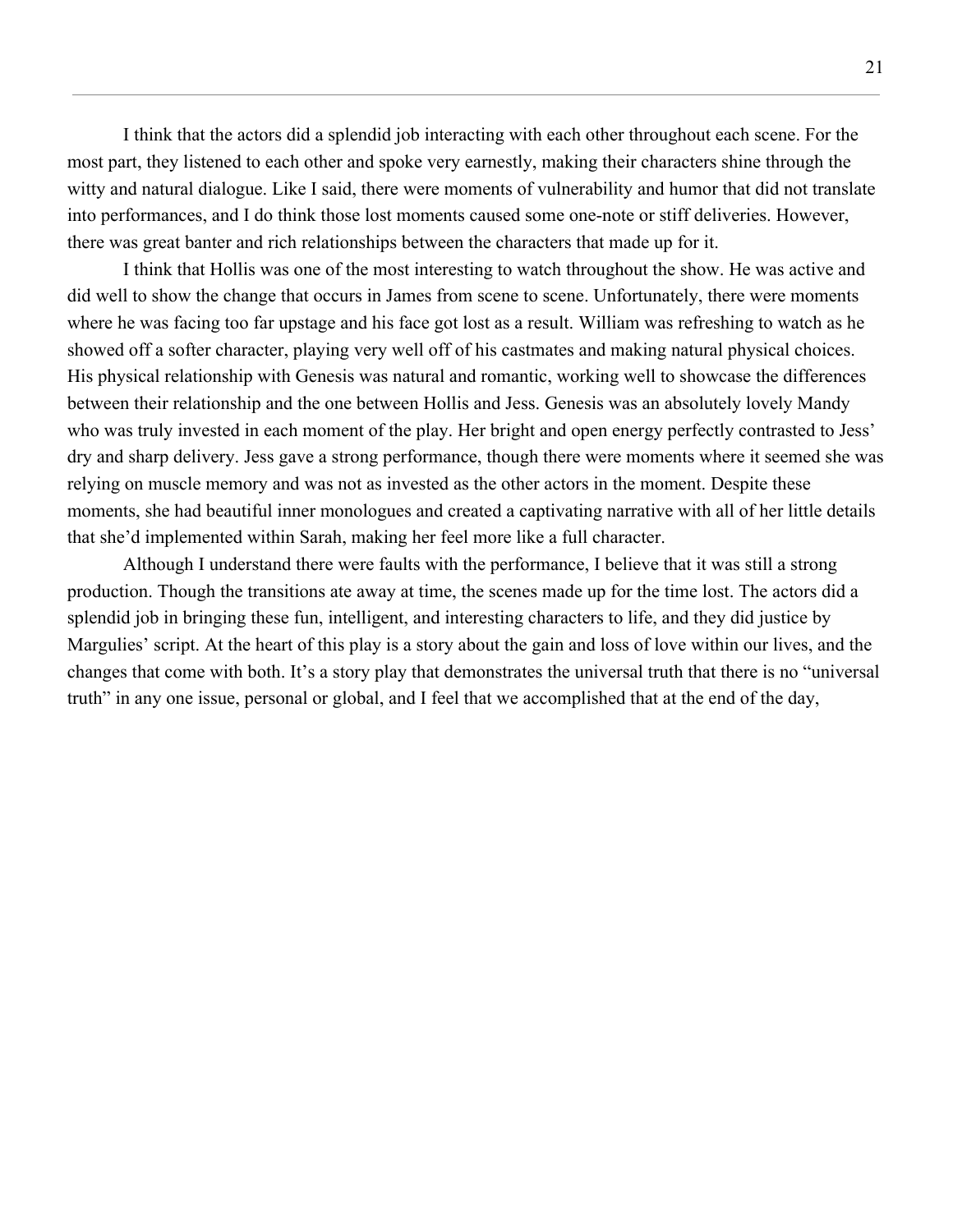### *VI. Research*

#### **A. Time Stands Still**

➢ *Time Stands Still* - Most of these resources were looked up after the research for the play had been done and were more so for my own curiosity. However, the cornerstone report by Michael Bradley Sheeks was a fantastic point of reference for starting my research. Though it did not serve as the basis for my research, it seriously helped me to categorize what needed to be researched and served as another interpretation of the work that I could learn from, deciding what I agreed with and what I did not.

Isherwood, Charles. "What's Really Fair in Love and War?" *The New York Times*, The New York Times, 28 Jan. 2010, www.nytimes.com/2010/01/29/theater/reviews/29time.html.

Mitchell, Sean. "Donald Margulies Raises More Moral Questions in 'Time Stands Still'." *Los Angeles Times*, Los Angeles Times, 8 Feb. 2009,

www.latimes.com/entertainment/la-ca-donald-margulies8-2009feb08-story.html.

- Sheeks, Michael Bradley. *Directing Time Stands Still*. Cornerstone, 2016, *Directing Time Stands Still*, cornerstone.lib.mnsu.edu/cgi/viewcontent.cgi?article=1593&context=etds.
- Shetterly, Caitlin. "'Time Stands Still': A War Portrait, Unretouched." *NPR*, NPR, 10 Mar. 2009, www.npr.org/templates/story/story.php?storyId=101445513.

Verini, Bob. "Time Stands Still." *Variety*, 18 Feb. 2009,

variety.com/2009/legit/reviews/time-stands-still-2-1200473597/.

#### **B. Global Events**

➢ *War in Afghanistan & Related Current Events* - These resources were essential in my research on the war in afghanistan. In order to build a background for the given circumstances, it was important to understand the conflict that's occurring in the area that James and Sarah were working in before the events of the play.

"America and the Taliban Inch towards a Peace Deal in Afghanistan." *The Economist*, The Economist Newspaper, 7 Aug. 2019,

www.economist.com/asia/2019/08/07/america-and-the-taliban-inch-towards-a-peace-deal-in-afghanis tan.

- The Editors of Encyclopaedia Britannica. "Mujahideen." *Encyclopædia Britannica*, Encyclopædia Britannica, Inc., 11 May 2016, www.britannica.com/topic/mujahideen-Islam.
- Sanger, David E., and Mujib Mashal. "After Trump Calls Off Talks, Afghanistan Braces for Violence." *The New York Times*, The New York Times, 8 Sept. 2019,

www.nytimes.com/2019/09/08/us/politics/pompeo-trump-afghan-peace-negotiations.html.

Sediqi, Abdul Qadir. "Death Toll from Attack on Afghan VP Candidate's Office Rises to 20." *Reuters*, Thomson Reuters, 29 July 2019,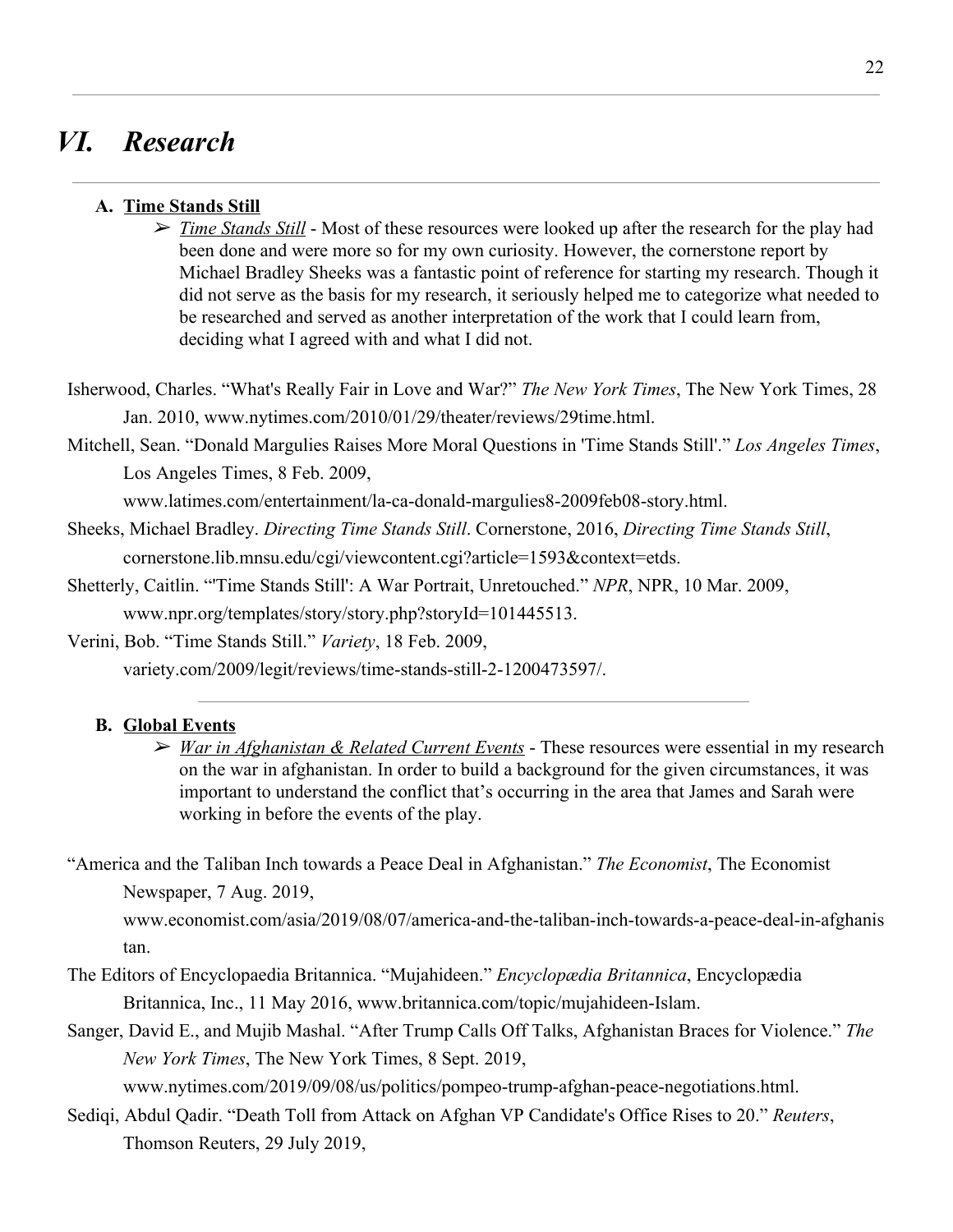uk.reuters.com/article/uk-afghanistan-blast/at-least-20-killed-50-injured-in-attack-on-vp-candidates-o ffice-in-kabul-government-idUKKCN1UO0BO?rpc=401&.

- Shah, Taimoor, and David Zucchino. "'No One Survived.' A Taliban Attack Kills 32 at Remote Afghan Post." *The New York Times*, The New York Times, 16 Feb. 2019, www.nytimes.com/2019/02/16/world/asia/taliban-attack-afghan-security.html.
- Sharifi, Shoaib, and Louise Adamou. "Taliban Threaten 70% of Afghanistan, BBC Finds." *BBC News*, BBC, 31 Jan. 2018, www.bbc.com/news/world-asia-42863116.
- "A Timeline of the U.S. War in Afghanistan." *Council on Foreign Relations*, Council on Foreign Relations, www.cfr.org/timeline/us-war-afghanistan.
- "War in Afghanistan | Global Conflict Tracker." *Council on Foreign Relations*, Council on Foreign Relations, www.cfr.org/interactive/global-conflict-tracker/conflict/war-afghanistan.
	- ➢ *War in Iraq* These resources provided great information about the war in Iraq. It was important to understand the dangers that James and Sarah were witnessing and reporting, and to understand the timeline of events when building their backstory for the given circumstances.
- "Battle for Mosul: 'IS Ignored Pleas for Starving Children'." *BBC News*, BBC, 29 Nov. 2016, www.bbc.com/news/world-middle-east-38140241.
- Dozier, Kimberly. "Pentagon Releases Mosul Bombing Video To Try To Show Civilian Avoidance Attempts." *The Daily Beast*, The Daily Beast Company, 5 May 2017, www.thedailybeast.com/cheats/2017/04/21/pentagon-releases-mosul-bombing-video.
- Malsin, Jared. "ISIS in Iraq: Inside the Battle for Mosul." *Time*, Time, time.com/isis-mosul/
- Malsin, Jared. "Mosul: Photos of the Toll in Iraq's War." *Time*, Time, time.com/inside-mosul/
- "MMP: Afghan Taliban." *FSI*, cisac.fsi.stanford.edu/mappingmilitants/profiles/afghan-taliban
- "Mosul Battle: Triple Car Bomb Attack Kills 23 at Market." *BBC News*, BBC, 22 Dec. 2016, www.bbc.com/news/world-middle-east-38406631
- Oakford, Samuel. "Counting the Dead in Mosul." *The Atlantic*, Atlantic Media Company, 5 Apr. 2018, www.theatlantic.com/international/archive/2018/04/counting-the-dead-in-mosul/556466/.
- Roth, Kenneth. "World Report 2019: Rights Trends in Iraq." *Human Rights Watch*, 17 Jan. 2019, www.hrw.org/world-report/2019/country-chapters/iraq
	- ➢ *Syrian-Jordan Refugee Crisis* These resources were incredibly helpful in familiarizing myself with the refugee crisis in order to understand the significance and topic of the spec piece that James had written.

Black, Ian. "Jordan Jitters over Swelling Syrian Refugee Influx." *The Guardian*, Guardian News and Media, 31 July 2012, www.theguardian.com/world/on-the-middle-east/2012/jul/31/jordan-syria-refugees. Francis, Alexandra. "Jordan's Refugee Crisis." *Carnegie Endowment for International Peace*, 21 Sept. 2015,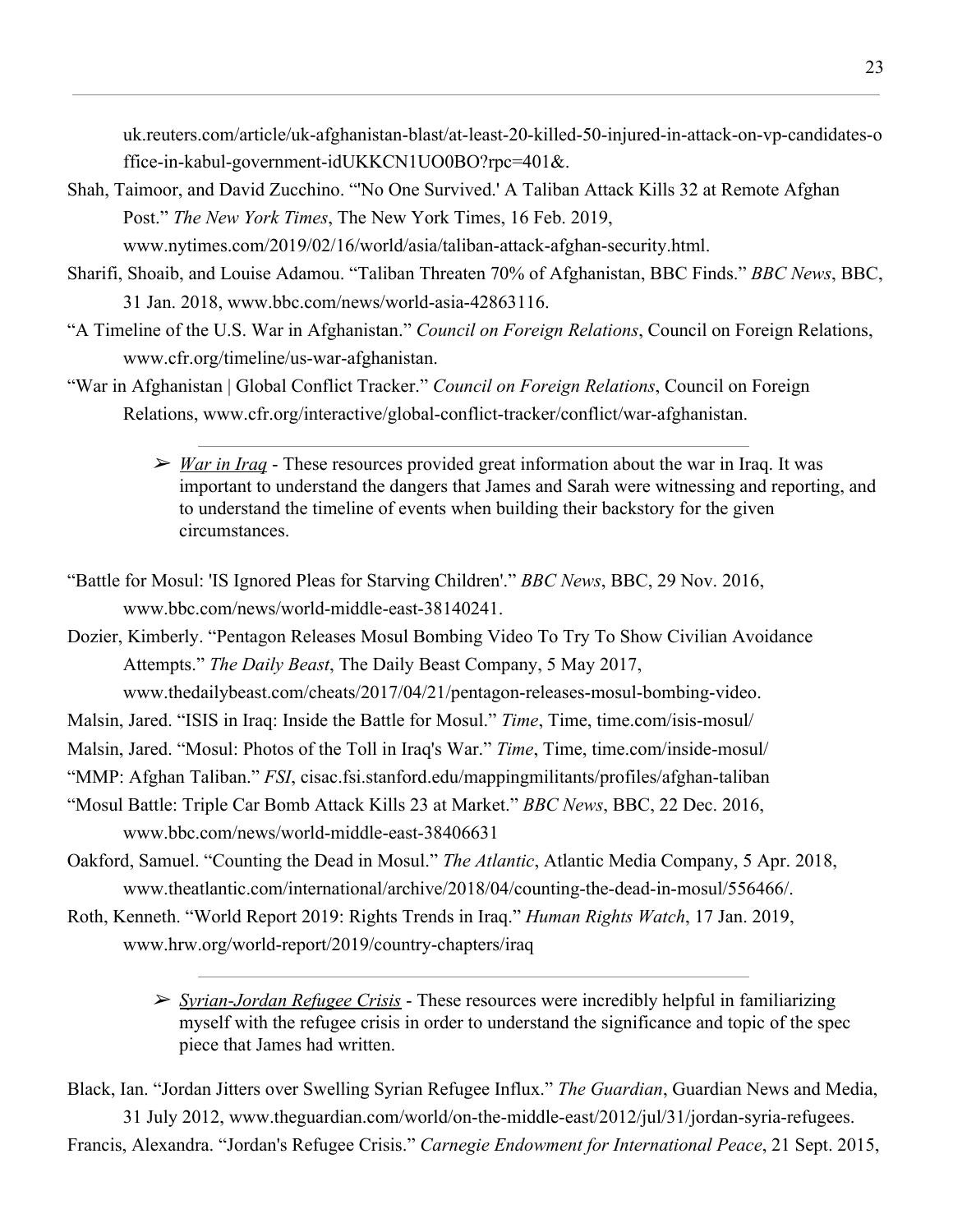carnegieendowment.org/2015/09/21/jordan-s-refugee-crisis-pub-61338.

- Massaro, Chris. "Jordan Buckling under Pressure of Growing Refugee Crisis." *Fox News*, FOX News Network, 12 July 2019, www.foxnews.com/world/jordan-refugee-crisis-fragile-kingdom.
- Rogin, Josh. "U.S. and Jordan in a Dispute Over Syrian Refugees." *Bloomberg.com*, Bloomberg, 6 Oct. 2015,

www.bloomberg.com/opinion/articles/2015-10-06/u-s-and-jordan-in-a-dispute-over-syrian-refugees.

### **C. World Building**

- ➢ *Micro Environment* These were wonderful resources in determining the components of the micro environment of the play. This includes the climate, the social, political, and economic environment of Brooklyn, specifically Williamsburg, and the average salaries for foreign correspondents and photojournalists.
- Arnfield, A. John. "Köppen Climate Classification." *Encyclopædia Britannica*, Encyclopædia Britannica, Inc., www.britannica.com/science/Koppen-climate-classification.
- "Average Journalist Salary." *PayScale*, [www.payscale.com/research/US/Job=Journalist/Salary.](http://www.payscale.com/research/US/Job=Journalist/Salary) DiNapoli, Thomas P. "An Economic Snapshot of Brooklyn." Office of the New York State Comptroller, June 2018.
- "Foreign Correspondent Job Description, Career as a Foreign Correspondent, Salary, Employment Definition and Nature of the Work, Education and Training Requirements, Getting the Job." *StateUniversity.com*, careers.stateuniversity.com/pages/7852/Foreign-Correspondent.html.
- "Gentrification in NYC: Rosenberg 2018." *Gentrification in NYC Rosenberg 2018*, 2018, eportfolios.macaulay.cuny.edu/genyc/williamsburg/.
- "Greenpoint and Williamsburg." *Community Health Profiles*, Brooklyn Community District, 2018, www1.nyc.gov/assets/doh/downloads/pdf/data/2018chp-bk1.pdf.
- "Humid Continental Climate." *Encyclopædia Britannica*,

en.climate-data.org/north-america/united-states-of-america/new-york/new-york-1091/.

"Salary: Combat Photographer." *Glassdoor*, 18 Oct. 2017,

www.glassdoor.com/Salaries/combat-photographer-salary-SRCH\_KO0,19.htm.

- "WeatherSpark.com." *Average Weather in Brooklyn, New York, United States, Year Round Weather Spark*, weatherspark.com/y/24502/Average-Weather-in-Brooklyn-New-York-United-States-Year-Round.
	- ➢ *Macro Environment* These resources were helpful in understanding the elements of macro environment of the play. This includes the social, political, economic, and religious environment of the United States.
- Bouchard, Mikayla. "2018 In Review: The Highs and Lows of Trump's Year." *The New York Times*, The New York Times, 22 Dec. 2018, www.nytimes.com/2018/12/22/us/politics/trump-2018.html.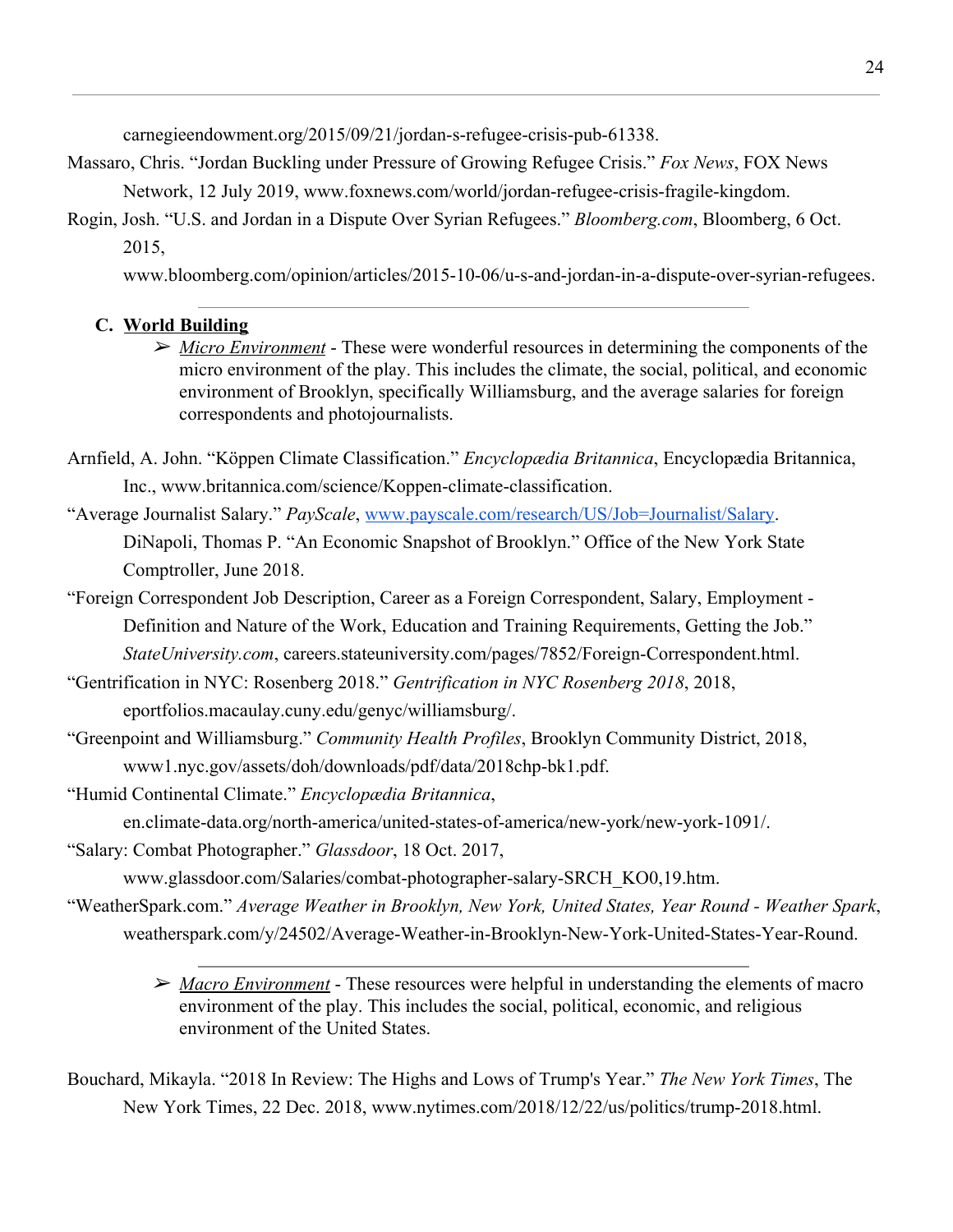Cilluffo, Anthony, and D'Vera Cohn. "7 Demographic Trends Shaping the U.S. and the World in 2018." *Pew*

*Research Center*, Pew Research Center, 25 Apr. 2018, www.pewresearch.org/fact-tank/2018/04/25/7-demographic-trends-shaping-the-u-s-and-the-world-in-2018/.

Davis, Julie Hirschfeld. "Separated at the Border From Their Parents: In Six Weeks, 1,995 Children." *The New York Times*, The New York Times, 16 June 2018,

www.nytimes.com/2018/06/15/us/politics/trump-immigration-separation-border.html.

"The Economic Context of the United States." *The Economic Context of the United States - Economic and Political Overview - Nordea Trade Portal*,

www.nordeatrade.com/fi/explore-new-market/united-states/economical-context.

- Management, Manole Capital. "The U.S. Macro Environment." *Seeking Alpha*, 5 Nov. 2018, seekingalpha.com/article/4218263-u-s-macro-environment.
- "Religion in America: U.S. Religious Data, Demographics and Statistics." *Pew Research Center's Religion & Public Life Project*, 11 May 2015, www.pewforum.org/religious-landscape-study/.

"United States June 2018 Overview." OECD Economic Surveys, 2018.

"United States: Economic and Political Outline." *Economic and Political Outline United States - Santandertrade.com*,

santandertrade.com/en/portal/analyse-markets/united-states/economic-political-outline.

#### **D. Character-Specific**

- ➢ *Psychological Phenomena* These resources helped me in researching the causes and effects of psychological phenomena, specifically PTSD, adrenaline-seeking, the cathartic effect of horror media, and the effects of growing up as a result of divorce/broken homes. These helped me to understand the psychological phenomena and trauma that affect both James and Sarah throughout the play.
- Begley, Sharon. "Why Our Brains Love Horror Movies: Fear, Catharsis, a Sense of Doom." *The Daily Beast*, The Daily Beast Company, 26 Oct. 2011,

www.thedailybeast.com/why-our-brains-love-horror-movies-fear-catharsis-a-sense-of-doom.

"Effects of Divorce on Children's Future Relationships." *Effects of Divorce on Children's Future Relationships [Marripedia]*, marripedia.org/effect of divorce on children s future relationships.

- Fagan, Patrick F, and Aaron Churchill. *Marriage & Religion Research Institute*. MARRI, 2012, *Marriage & Religion Research Institute*, marri.us/wp-content/uploads/The-Effects-of-Divorce-on-Children.pdf.
- Gonzales, Laurence. "Life after near-Death: Why Surviving Is Only the Beginning." *The Guardian*, Guardian News and Media, 9 Nov. 2012,

www.theguardian.com/lifeandstyle/2012/nov/09/life-after-near-death.

Gumbiner, Jann. "Divorce Hurts Children, Even Grown Ones." *Psychology Today*, Sussex Publishers, 31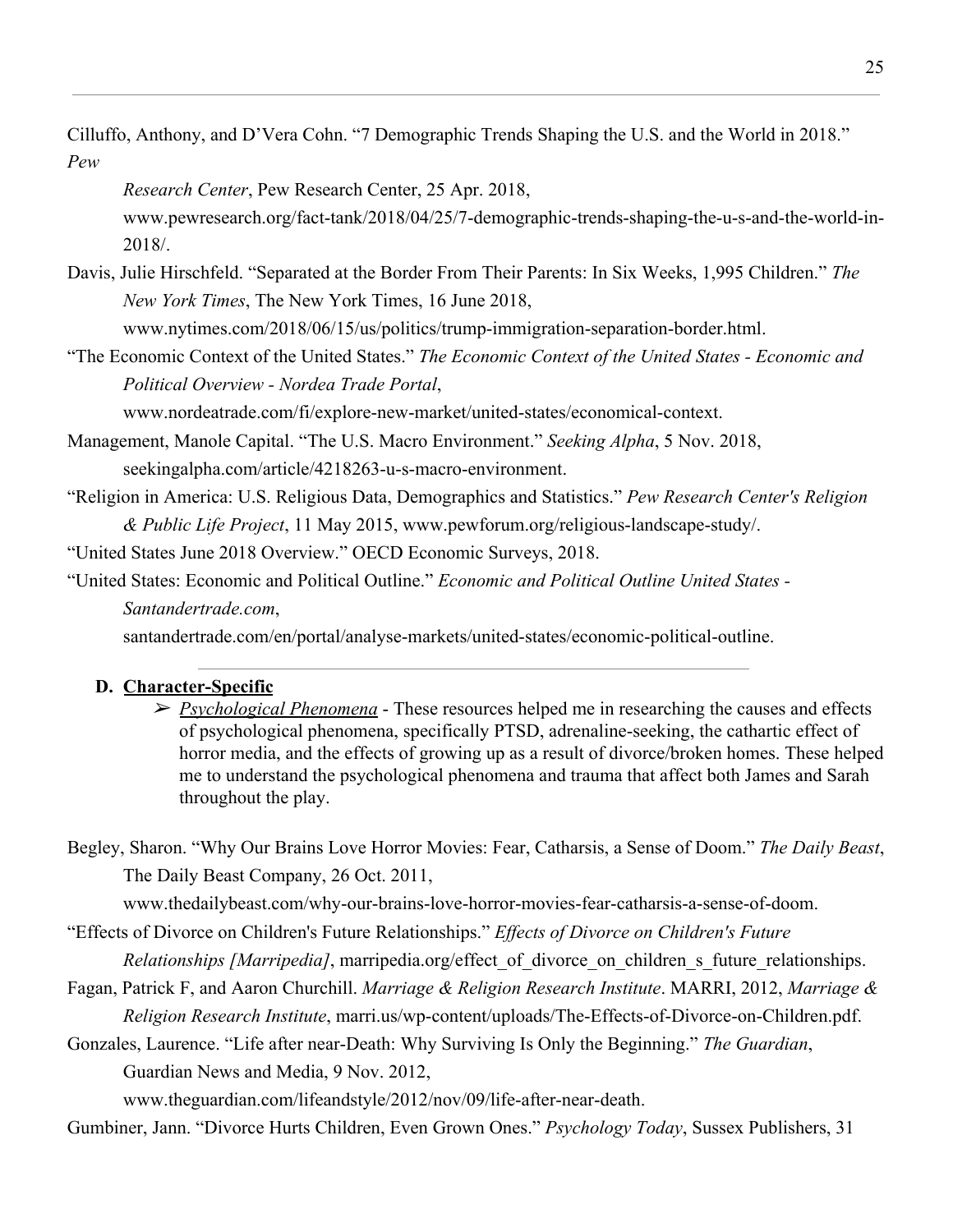Oct. 2011,

www.psychologytoday.com/us/blog/the-teenage-mind/201110/divorce-hurts-children-even-grown-on es.

Heshmat, Shahram. "Can You Be Addicted to Adrenaline?" *Psychology Today*, Sussex Publishers, 8 Aug. 2015, www.psychologytoday.com/us/blog/science-choice/201508/can-you-be-addicted-adrenaline.

Hohlbaum, Christine Louise. "Catharsis in the Age of Horror." *Psychology Today*, Sussex Publishers, 14 Mar. 2012, www.psychologytoday.com/us/blog/the-power-slow/201203/catharsis-in-the-age-horror.

Mendoza, Marilyn A. "Aftereffects of the Near Death Experience." *Psychology Today*, Sussex Publishers, 12 Mar. 2018,

www.psychologytoday.com/us/blog/understanding-grief/201803/aftereffects-the-near-death-experien ce.

Park, Michelle. *Digital Commons @ LIU*. 2018, *Digital Commons @ LIU*, digitalcommons.liu.edu/cgi/viewcontent.cgi?article=1030&context=post\_honors\_theses.

- "Post-Traumatic Stress Disorder (PTSD)." *HelpGuide.org*, 13 Dec. 2019, www.helpguide.org/articles/ptsd-trauma/ptsd-symptoms-self-help-treatment.htm.
- Salahi, Lara. "The Science behind Why Some Seek Danger for Fun." *Boston.com*, The Boston Globe, 27 May 2015,

www.boston.com/news/science/2015/05/27/the-science-behind-why-some-seek-danger-for-fun.

"Symptoms of PTSD." *Anxiety and Depression Association of America, ADAA*, ADAA, 2010, adaa.org/understanding-anxiety/posttraumatic-stress-disorder-ptsd/symptoms.

"The Science of the Thrill." *The Atlantic*, Atlantic Media Company, 2019, www.theatlantic.com/sponsored/porsche-2016/the-science-of-the-thrill/1010/.

### Z, Dr. "The PTSD Identity: Wanting to Feel Alive (Again!) by Living Reckless Extremes." *PTSD Spirituality*, 12 Sept. 2009,

www.ptsdspirituality.com/2009/09/12/the-ptsd-identity-wanting-to-feel-alive-again-by-living-reckles s-extremes/.

➢ *Sarah's Injury* - These resources helped me to learn about the effects of a broken leg and foot, healing time, the physical therapy and recovery process, and the process of soldiers and civilians being transported to Germany when in the battlefield. There are also sources that went into detail as to how shrapnel scarring feels, looks, and the process of the leftover shrapnel dislodging itself from the skin.

"Broken Leg." *NHS Choices*, NHS, [www.nhs.uk/conditions/broken-leg/.](http://www.nhs.uk/conditions/broken-leg/)

Davenport, Christian. "Scarred Beneath the Skin Veterans Carry the Wounds of War in the Form of Shrapnel." *The Washington Post*, WP Company, 4 Feb. 2006, www.washingtonpost.com/archive/politics/2006/02/04/scarred-beneath-the-skin-span-classbankhead veterans-carry-the-wounds-of-war-in-the-form-of-shrapnelspan/87b29ba5-933e-4bc0-b510-c1f9e31f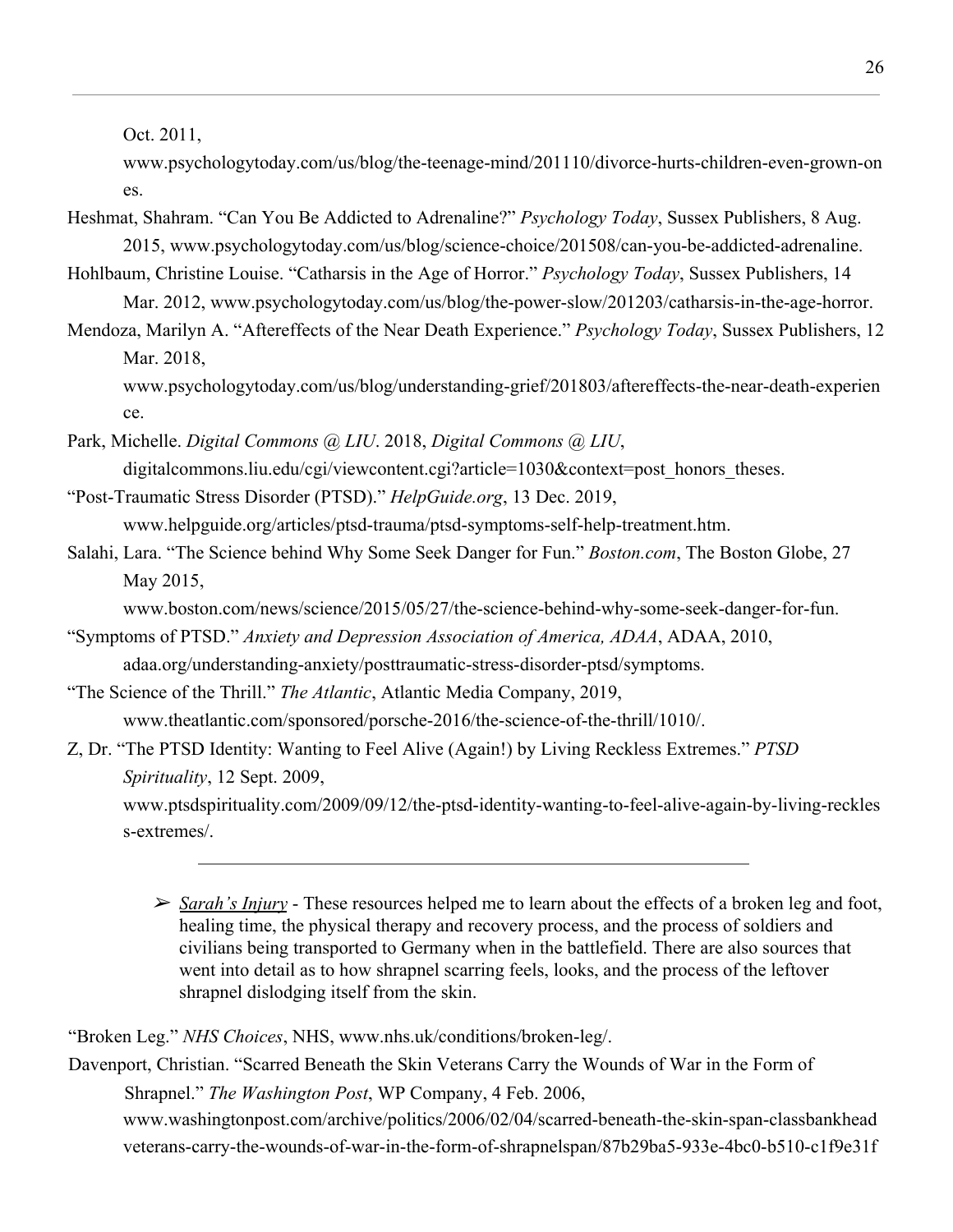247c/.

- Gila. "Getting to Know Your Shrapnel." *Getting to Know Your Shrapnel*, 1 Jan. 1970, myshrapnel.blogspot.com/2008/01/may-2002-bombing-left-me-with-shrapnel.html.
- MaryAnn. "About Medical Evacuations to Germany." *Soldiers' Angels Germany*, 21 July 2005, soldiersangelsgermany.blogspot.com/2005/07/about-medical-evacuations-to-germany.html.
- "Rehabilitation After a Broken Fibular: Ability." *Ability Rehabilitation*, 13 Aug. 2019,

abilityrehabilitation.com/physical-therapy/rehab-broken-fibula/.

- Sears, Brett. "Here's What Physical Therapy Is Like After a Fracture." *Verywell Health*, Verywell Health, 9 Dec. 2019, www.verywellhealth.com/physical-therapy-after-fracture-2696424.
- "Summit Medical Group Web Site." *Summit Medical Group*, RelayHealth, 2014,

www.summitmedicalgroup.com/library/adult\_health/sma\_fifth\_metatarsal\_fracture\_exercises/.

➢ *Photojournalism & Foreign Correspondence* - These resources were essential in gathering research about the history of photojournalism and the significant journalists who've helped to develop the field. Many gave wonderful insight into the life of war photojournalism and foreign correspondence, the moral struggle involved, and what it's like to be a female in the field.

"100 Photographs | The Most Influential Images of All Time." *Time*, Time, 100photos.time.com/.

Bajekal, Naina. "Photographer Moises Saman Tells Newsweek about His Journey Documenting the Arab Spring." *Newsweek*, 29 July 2016,

www.newsweek.com/discordia-moises-saman-arab-spring-interview-431012.

Bennett, Dashiell. "The Life of a War Correspondent Is Even Worse Than You Think." *The Atlantic*, Atlantic

Media Company, 29 Oct. 2013,

www.theatlantic.com/international/archive/2013/07/life-war-correspondent/313463/.

"Benjamin Lowy." *BENJAMIN LOWY (2010)*, 2010, firstbookprizephoto.com/benjamin-lowy-2010/.

- Brenner, Marie. "War Photographer Robert Capa and His Coverage of D-Day." *Vanity Fair*, Vanity Fair, 10 Nov. 2017, www.vanityfair.com/culture/2014/06/photographer-robert-capa-d-day.
- Brooks, Xan. "Tim Hetherington: One of the Finest Photojournalists on the Planet." *The Guardian*, Guardian News and Media, 21 Apr. 2011,

www.theguardian.com/media/filmblog/2011/apr/21/tim-hetherington-finest-photojournalist-planet.

Brown, Daniel. "The Remarkable Stories behind 8 of the Most Iconic War Photos Ever Taken." *Business Insider*, Business Insider, 3 Dec. 2018,

www.businessinsider.com/8-of-the-most-iconic-war-photographs-of-all-time.

Callahan, Sean. "Margaret Bourke-White: About the Author." *Margaret Bourke-White | About the Author*, 13 Dec. 2013, web.archive.org/web/20131213075704/www.scoutproductions.com/mbwhite/ap.html.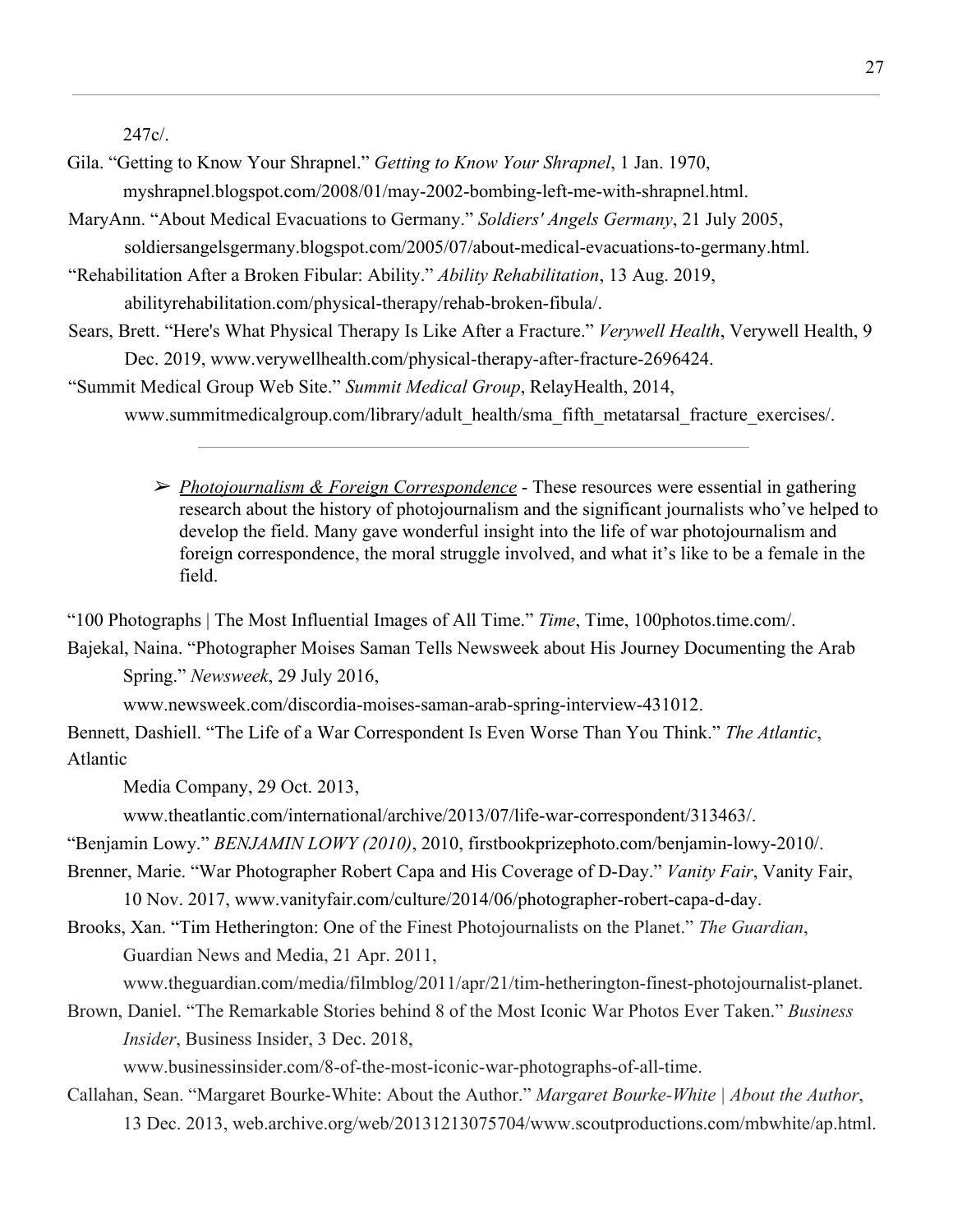Capa, Robert. "D-Day and the Omaha Beach Landings • Robert Capa • Magnum Photos." *Magnum Photos*, 6 June 2017, www.magnumphotos.com/newsroom/conflict/robert-capa-d-day-omaha-beach/.

Capa, Robert. *Slightly Out of Focus*. Modern Library, 2001. "Conflict." *Netflix*, created by Nick Fitzhugh, season 1, episode 1-6, 2015.

- Cooke, Rachel. "Photographer Susan Meiselas on Documenting Women's Refuges." *The Guardian*, Guardian News and Media, 21 May 2017, www.theguardian.com/artanddesign/2017/may/21/susan-meiselas-women-self-awareness-womens-re fuges-black-country-room-of-their-own-interview.
- Edemariam, Aida. "Profile: Don McCullin." *The Guardian*, Guardian News and Media, 6 Aug. 2005, www.theguardian.com/artanddesign/2005/aug/06/photography.art.
- "Exploring Photography: Photographers: Don McCullin." *V&A Exploring Photography Don McCullin*, 10 Feb. 2007,

web.archive.org/web/20070210124154/www.vam.ac.uk/vastatic/microsites/photography/photographe rframe.php?photographerid=ph041.

- Faas, Horst, and Marianne Fulton. "How the Picture Reached the World." *Untitled Document*, digitaljournalist.org/issue0008/ng4.htm.
- Flintoff, Corey. "NPR Photographer Gets Close-Up Of Conflict." *NPR*, NPR, 7 Jan. 2009, www.npr.org/templates/story/story.php?storyId=99084922.
- Franklin, Stuart. "Philip Jones Griffiths 1936-2008." *Magnum Blog / Philip Jones Griffiths 1936-2008 the Photo Blog of Magnum Photos*, 19 Mar. 2008, web.archive.org/web/20080324005845/blog.magnumphotos.com/2008/03/philip\_jones\_griffiths\_193 6-2008.html.
- Horaczek, Stan. "A Look Into the Life of Conflict Photographer Benjamin Lowy." *Popular Photography*, 8 Dec. 2011, www.popphoto.com/how-to/2011/12/look-life-conflict-photographer-ben-lowy/.
- Ignacio, Alex. "What Is Spec Work And Why Is It Bad for Photographers?" *PetaPixel*, 27 June 2013, petapixel.com/2013/06/26/what-is-spec-work-and-why-is-it-bad/.
- Lowery, Lew, and Dickey Chapelle. "Inside the Daring Life of a Forgotten Female War Photographer." Inside the Daring Life of a Female War Photographer, 17 Aug. 2018, www.nationalgeographic.com/culture/2018/08/world-photography-day-dickey-chapelle-female-warphotographer-combat-vietnam/.
- "Mathew Brady." *American Battlefield Trust*, 15 Jan. 2019, www.battlefields.org/learn/biographies/mathew-brady.
- Morris, Roderick Conway. "Don McCullin's Harrowing Images of War." *Don McCullin's Harrowing Images of War - International Herald Tribune*, 30 Oct. 1997,

web.archive.org/web/20090217021218/www.iht.com/articles/1997/10/30/don.t.php.

"Philip Jones Griffiths." *Photo Histories*, 2007,

www.photohistories.com/interviews/23/philip-jones-griffiths.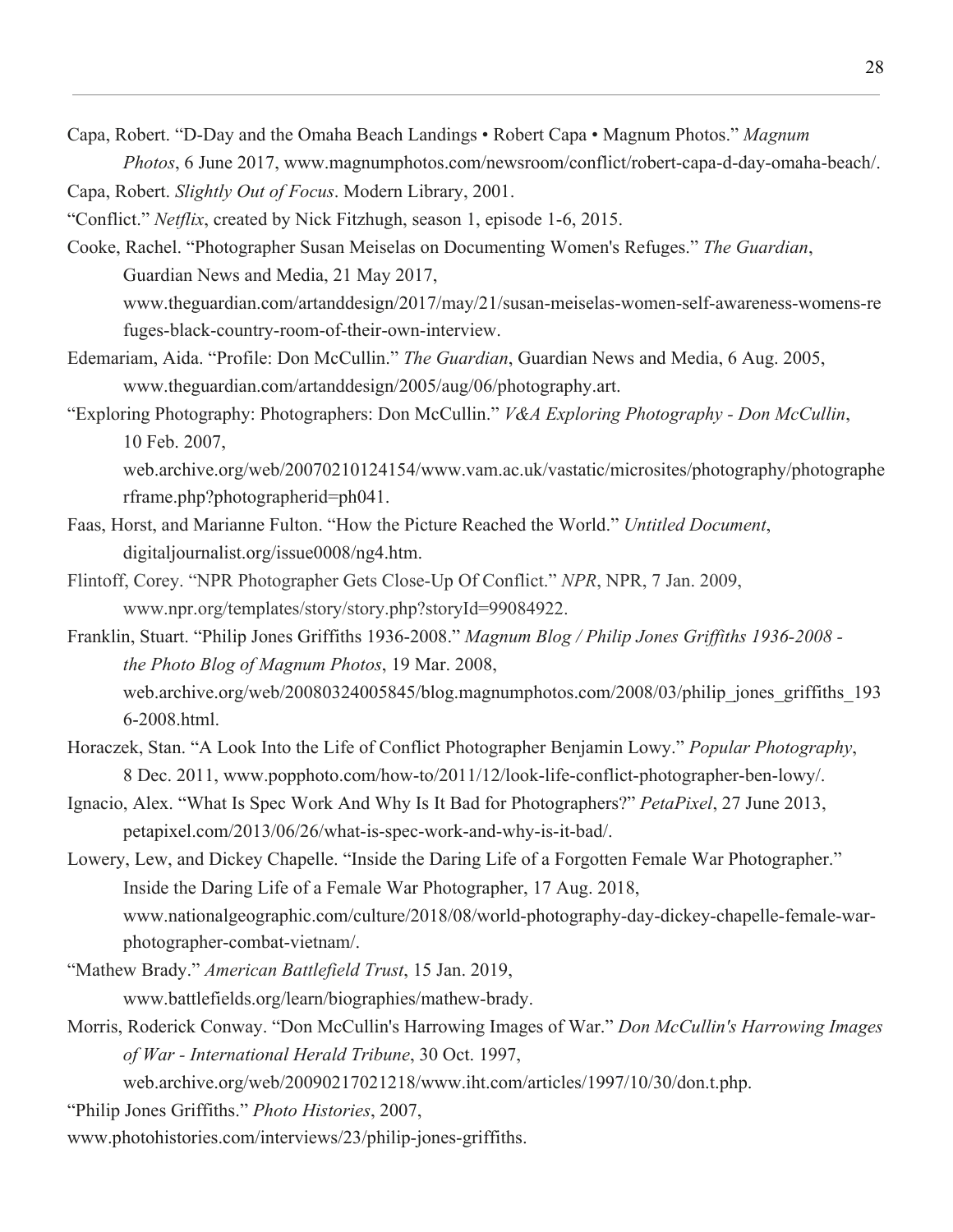Saman, Moises. "Five Years Later, a Photographer Revisits the Arab Spring." *National Geographic*, 23 Dec. 2017, www.nationalgeographic.com/photography/proof/2016/05/moises-saman-discordia/.

Seymour, Tom. "'The Camera Is Not a Shield': Life and Death as a War Photographer." *The Guardian*, Guardian News and Media, 26 July 2016,

www.theguardian.com/tv-and-radio/2016/jul/26/life-and-death-as-a-war-photographer-netflix-series.

#### **E. Popular Culture**

➢ *Movies, Books, & References* - It was important to familiarize myself with all of the pieces of media referenced within the play and their significance within the play, and each of these resources helped me to understand more about the world of the play and the characters.

Belinkie, Matthew. "The Shocking Complexity of the Saw Movies." *Overthinking It*, 14 Oct. 2017, www.overthinkingit.com/2010/10/26/saw-movies/?v=7516fd43adaa.

Bousman, Darren Lynn, et al. *Saw II*. Lions Gate Films, 2005.

Corrigan, Kalyn. "How Horror Movies Conjure Nightmares out of Human Sexuality." *Collider*, 24 Sept. 2019, collider.com/sexuality-in-horror-movies/.

Edwards, Blake, director. *Days of Wine and Roses*. Warner Bros., Martin Manulis Productions, Jalem Productions, 1962.

Gilliam, Terry, director. *Brazil*. 20th Century Fox, Universal Pictures, 1985.

Gordon, Stuart, et al. *Body Snatchers*. Warner Bros., 1993.

- Hagopian, Kevin. "Invasion of the Body Snatchers." *Film Notes -Invasion of the Body Snatchers*, www.albany.edu/writers-inst/webpages4/filmnotes/fnf03n6.html.
- Harveston, Kate. "How the Portrayal Of Women and Sex in the Horror Genre Epitomizes Rape Culture." *Fembot Magazine*, 18 Oct. 2018,

fembotmag.com/2017/12/08/portrayal-women-sex-horror-genre-epitomizes-rape-culture/.

Hemingway, Ernest. Scribner, 1995.

Hitchcock, Alfred, director. *Psycho*. Paramount Pictures, 1960.

Hoffman, Gregg, et al. *Saw III*. Lionsgate, 2006.

Hoffman, Gregg, et al. *Saw IV*. Lionsgate, 2007.

Kaufman, Philip, director. *Invasion of the Body Snatchers*. United Artists, 1978.

Levy, Emanuel. "Invasion of the Body Snatchers as Political Allegory." *Emanuel Levy*, 7 Apr. 2006, emanuellevy.com/comment/invasion-of-the-body-snatchers-as-political-allegory-4/.

Lopez, Kristen. "Days of Wine and Roses (1962)." *Journeys in Classic Film*, 9 Aug. 2013, journeysinclassicfilm.com/2013/08/09/days-of-wine-and-roses-1962/.

Quilis, Francesc. "'Psycho': The Mother of All Horrors." *PopMatters*, PopMatters, 14 Oct. 2019, www.popmatters.com/psycho-mother-of-all-horrors-2496182685.html.

Saporito, Jeff. "ScreenPrism." *Was "Invasion of the Body Snatchers" Intended as Political Allegory*, 5 Feb. 2016,